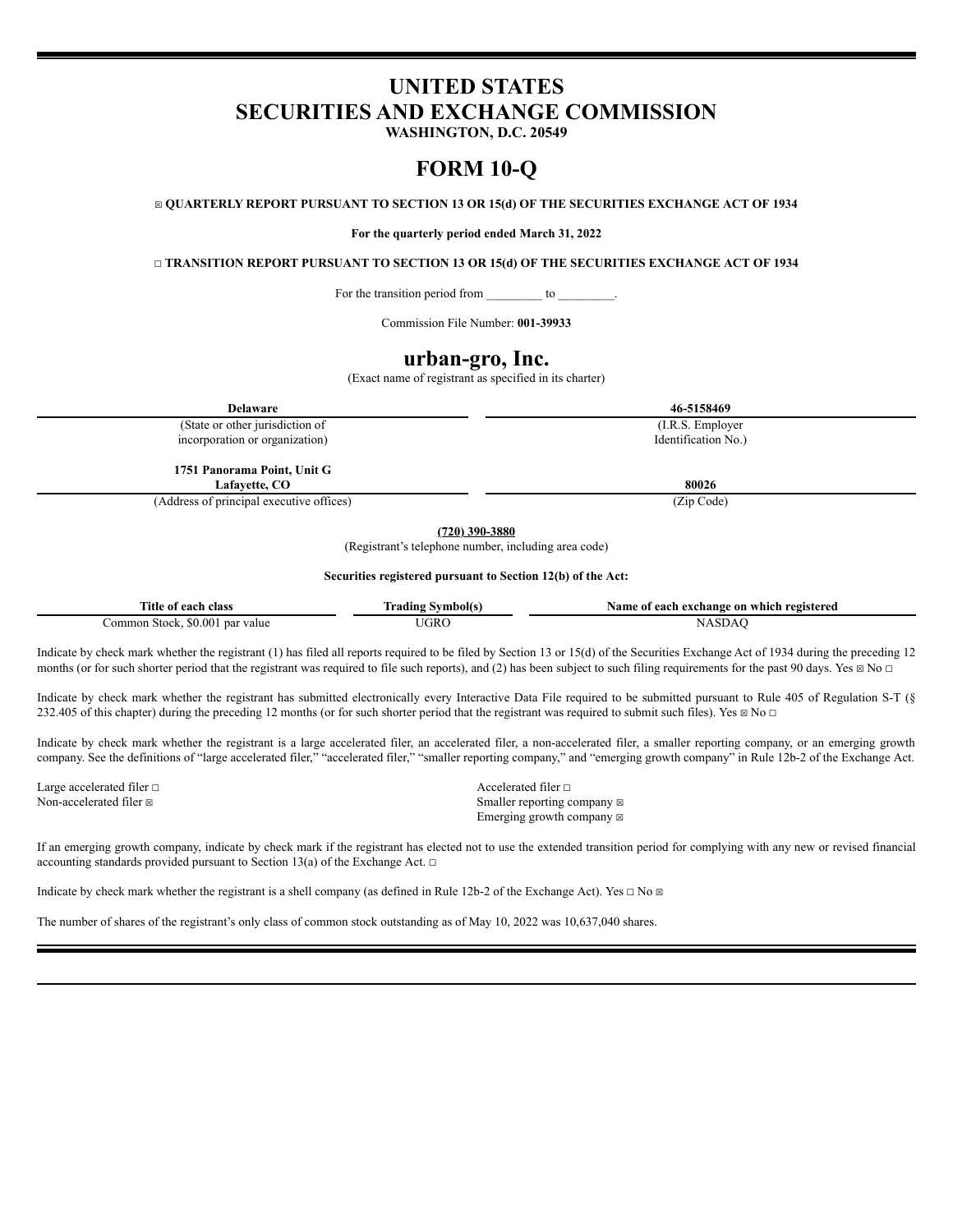### **urban-gro, Inc. FORM 10-Q For the Three-Month Period Ended March 31, 2022**

### **INDEX**

|            |                                                                                           | Page |
|------------|-------------------------------------------------------------------------------------------|------|
|            | <b>PART I. FINANCIAL INFORMATION</b>                                                      |      |
|            |                                                                                           |      |
| Item 1.    | <b>Financial Statements (Unaudited)</b>                                                   | 4    |
|            | <b>Unaudited Condensed Consolidated Balance Sheets</b>                                    |      |
|            | Unaudited Condensed Consolidated Statements of Operations and Comprehensive Income (Loss) |      |
|            | Unaudited Condensed Consolidated Statements of Shareholders' Equity (Deficit)             | 6    |
|            | Unaudited Condensed Consolidated Statements of Cash Flows                                 |      |
|            | Notes to Unaudited Condensed Consolidated Financial Statements                            | 8    |
| Item 2.    | Management's Discussion and Analysis of Financial Condition and Results of Operations     | 15   |
| Item 3.    | <b>Ouantitative and Qualitative Disclosures About Market Risk</b>                         | 18   |
| Item 4.    | <b>Controls and Procedures</b>                                                            | 18   |
|            |                                                                                           |      |
|            | <b>PART II. OTHER INFORMATION</b>                                                         |      |
|            |                                                                                           |      |
| Item 1.    | <b>Legal Proceedings</b>                                                                  | 19   |
| Item 1A.   | <b>Risk Factors</b>                                                                       | 19   |
| Item 2.    | <b>Unregistered Sales of Equity Securities and Use of Proceeds</b>                        | 19   |
| Item 3.    | <b>Defaults Upon Senior Securities</b>                                                    | 19   |
| Item 4.    | <b>Mine Safety Disclosures</b>                                                            | 19   |
| Item 5.    | Other Information                                                                         | 19   |
| Item 6.    | <b>Exhibits</b>                                                                           | 19   |
| Signatures |                                                                                           | 20   |
|            |                                                                                           |      |
|            | $\overline{2}$                                                                            |      |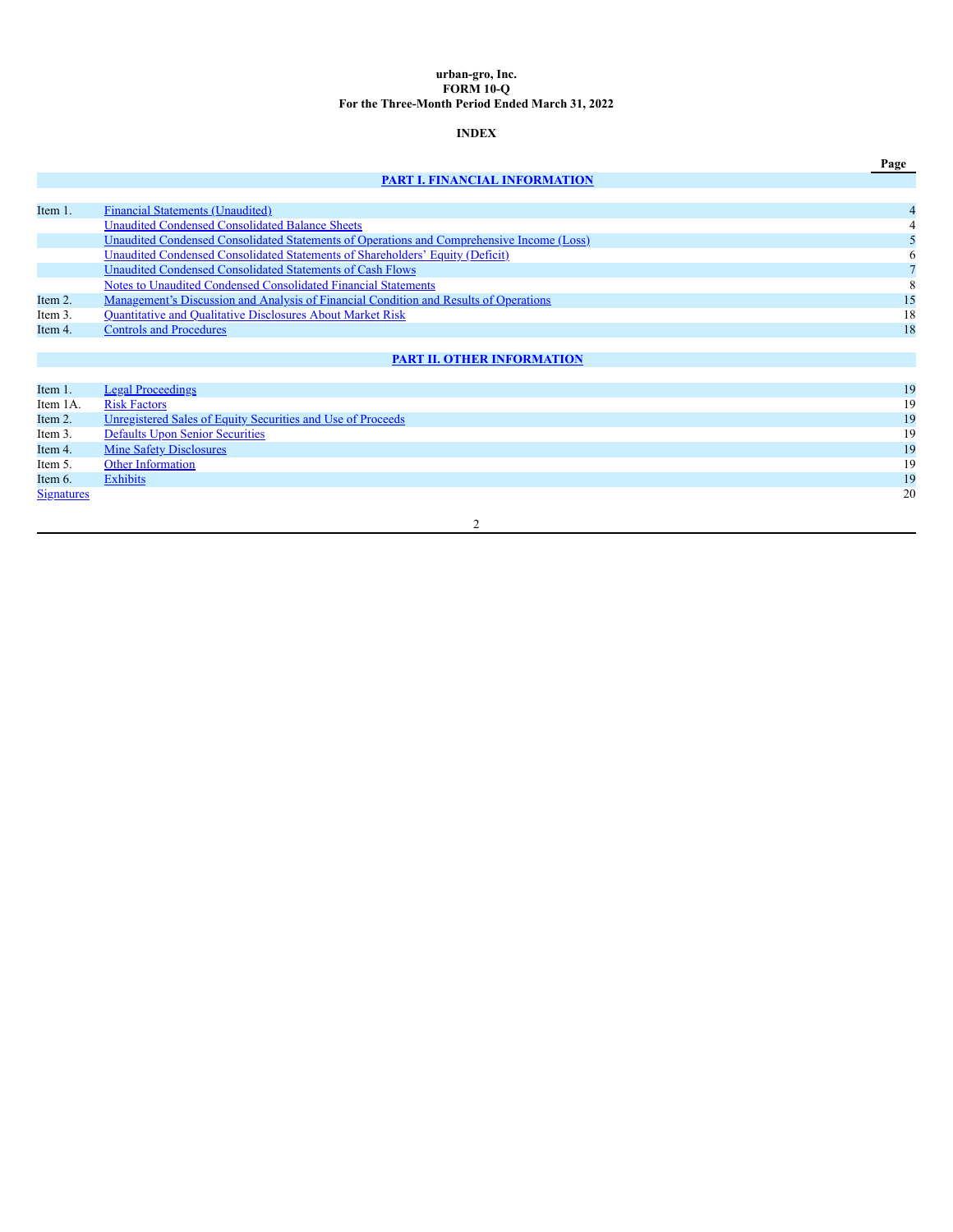#### **FORWARD LOOKING STATEMENTS**

This Quarterly Report on Form 10-Q (this "Report") contains forward-looking statements within the meaning of Section 27A of the Securities Act of 1933, as amended (the "Securities Act"), and Section 21E of the Securities Exchange Act of 1934, as amended (the "Exchange Act"). Forward looking statements are statements not based on historical information and which relate to future operations, strategies, financial results or other developments. The statements regarding urban-gro, Inc. contained in this Report that are not historical in nature, particularly those that utilize terminology such as "may," "will," "should," "likely," "expects," "anticipates," "estimates," "believes" or "plans," or comparable terminology, are forward-looking statements based on current expectations and assumptions that are inherently subject to significant business, economic and competitive uncertainties and contingencies, many of which are beyond our control and many of which, with respect to future business decisions, are subject to change. These uncertainties and contingencies can affect actual results and could cause actual results to differ materially from those expressed in any forward-looking statements made by, or on our behalf. We caution readers regarding certain forward-looking statements in this Report and in any other statement made by, or on our behalf, whether or not in future filings with the Securities and Exchange Commission (the "SEC").

Important factors known to us that could cause such material differences are identified in this Report, including the factors described in Part I, Item 1A, Risk Factors, of our Annual Report on Form 10-K for the year ended December 31, 2021. Except as required by applicable law, we undertake no obligation to correct or update any forwardlooking statements, whether as a result of new information, future events or otherwise. You are advised, however, to consult any future disclosures we make on related subjects in future reports to the SEC.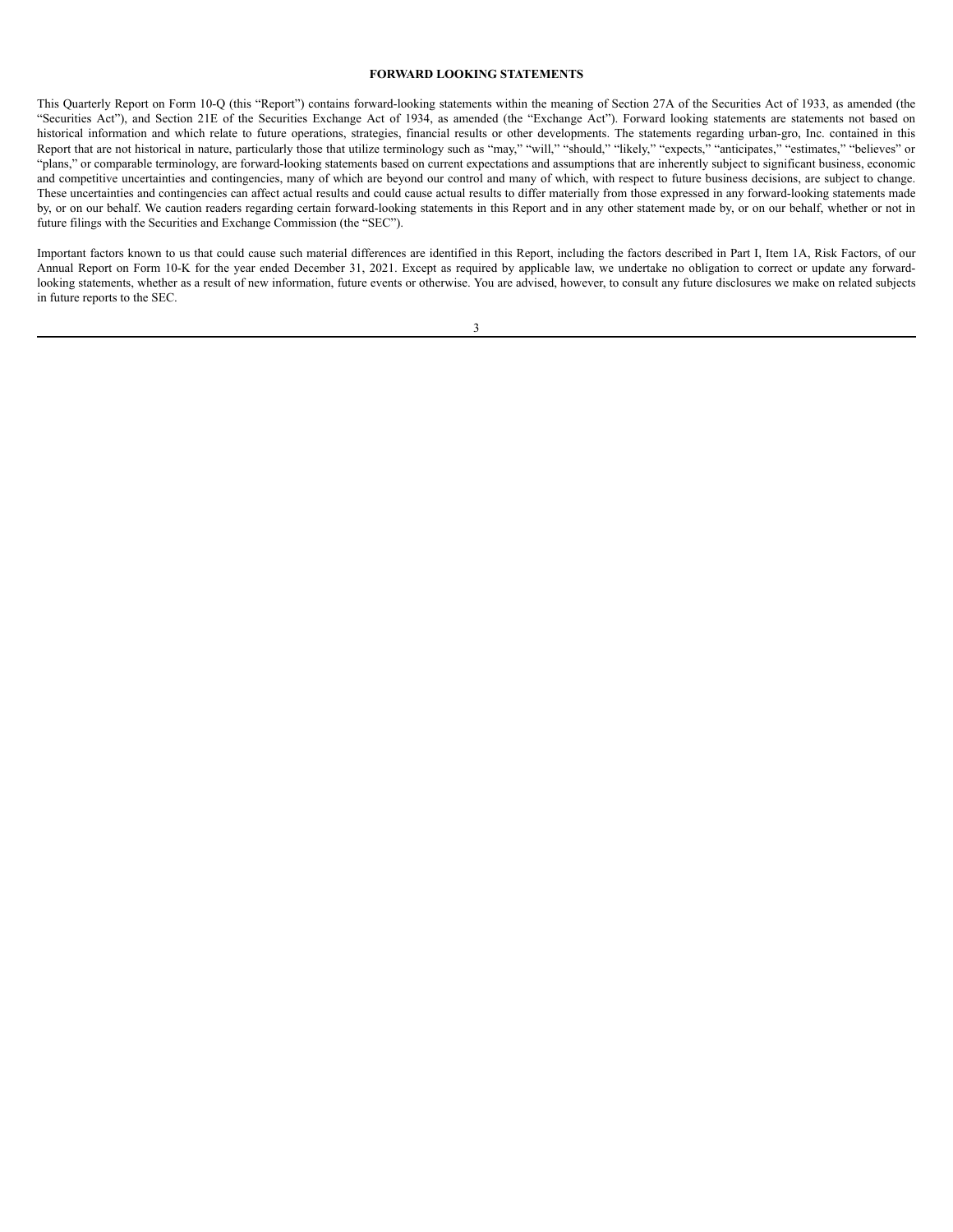### **PART I. FINANCIAL INFORMATION**

# <span id="page-3-1"></span><span id="page-3-0"></span>**ITEM 1. FINANCIAL STATEMENTS**

#### **urban-gro, Inc. CONDENSED CONSOLIDATED BALANCE SHEETS (unaudited)**

<span id="page-3-2"></span>

|                                                                                                                                                                                                           | March 31, 2022 |                | <b>December 31, 2021</b> |                |
|-----------------------------------------------------------------------------------------------------------------------------------------------------------------------------------------------------------|----------------|----------------|--------------------------|----------------|
| Assets                                                                                                                                                                                                    |                |                |                          |                |
| Current assets:                                                                                                                                                                                           |                |                |                          |                |
| Cash                                                                                                                                                                                                      | $\mathcal{S}$  | 27,052,203     | $\mathcal{S}$            | 34,592,190     |
| Accounts receivable, net                                                                                                                                                                                  |                | 13,467,120     |                          | 13,125,685     |
| Inventories                                                                                                                                                                                               |                | 354,320        |                          | 514,756        |
| Prepaid expenses and other current assets                                                                                                                                                                 |                | 10,081,436     |                          | 11,248,266     |
| Total current assets                                                                                                                                                                                      |                | 50,955,079     |                          | 59,480,897     |
| Non-current assets:                                                                                                                                                                                       |                |                |                          |                |
| Property and equipment, net                                                                                                                                                                               |                | 207,638        |                          | 207,496        |
| Operating lease right of use assets, net                                                                                                                                                                  |                | 693,524        |                          | 689,704        |
| Investments                                                                                                                                                                                               |                | 4,210,358      |                          | 4,210,358      |
| Goodwill                                                                                                                                                                                                  |                | 7,992,121      |                          | 7,992,121      |
| Intangible assets, net                                                                                                                                                                                    |                | 1,412,965      |                          | 1,575,466      |
| Total non-current assets                                                                                                                                                                                  |                | 14,516,606     |                          | 14,675,145     |
| <b>Total assets</b>                                                                                                                                                                                       | S              | 65,471,685     | S                        | 74,156,042     |
| Liabilities                                                                                                                                                                                               |                |                |                          |                |
| Current liabilities:                                                                                                                                                                                      |                |                |                          |                |
| Accounts payable                                                                                                                                                                                          | $\mathcal{S}$  | 7,930,985      | $\mathbb{S}$             | 6,066,896      |
| Accrued expenses                                                                                                                                                                                          |                | 3,106,790      |                          | 3,878,278      |
| Customer deposits                                                                                                                                                                                         |                | 7,234,914      |                          | 13,345,451     |
| Contingent consideration                                                                                                                                                                                  |                | 1,563,000      |                          | 1,563,000      |
| Operating lease liabilities                                                                                                                                                                               |                | 219,836        |                          | 152,459        |
| Total current liabilities                                                                                                                                                                                 |                | 20,055,525     |                          | 25,006,084     |
| Non-current liabilities:                                                                                                                                                                                  |                |                |                          |                |
| Operating lease liabilities                                                                                                                                                                               |                | 474,862        |                          | 542,003        |
| Deferred tax liability                                                                                                                                                                                    |                | 332,565        |                          | 440,625        |
| Total non-current liabilities                                                                                                                                                                             |                |                |                          |                |
|                                                                                                                                                                                                           |                | 807,427        |                          | 982,628        |
| <b>Total liabilities</b>                                                                                                                                                                                  |                | 20,862,952     |                          | 25,988,712     |
| Preferred stock, \$0.10 par value; 10,000,000 shares authorized; 0 shares issued and outstanding                                                                                                          |                |                |                          |                |
| Common stock, \$0.001 par value; 100,000,000 shares authorized; 11,627,528 issued and 10,353,525<br>outstanding as of March 31, 2022, and 11,588,110 issued and 10,733,195 outstanding as of December 31, |                |                |                          |                |
| 2021                                                                                                                                                                                                      |                | 11,628         |                          | 11,588         |
| Additional paid in capital                                                                                                                                                                                |                | 79,589,977     |                          | 78,679,220     |
| Treasury shares, cost basis: 1,274,003 shares as of March 31, 2022 and 854,915 shares as of December<br>31, 2021                                                                                          |                | (11, 456, 667) |                          | (7,683,490)    |
| Accumulated deficit                                                                                                                                                                                       |                | (23, 536, 205) |                          | (22, 839, 988) |
| Total shareholders' equity                                                                                                                                                                                |                | 44,608,733     |                          | 48,167,330     |
| Total liabilities and shareholders' equity                                                                                                                                                                |                |                |                          |                |
|                                                                                                                                                                                                           | \$             | 65,471,685     | \$                       | 74,156,042     |

See accompanying notes to unaudited condensed consolidated financial statements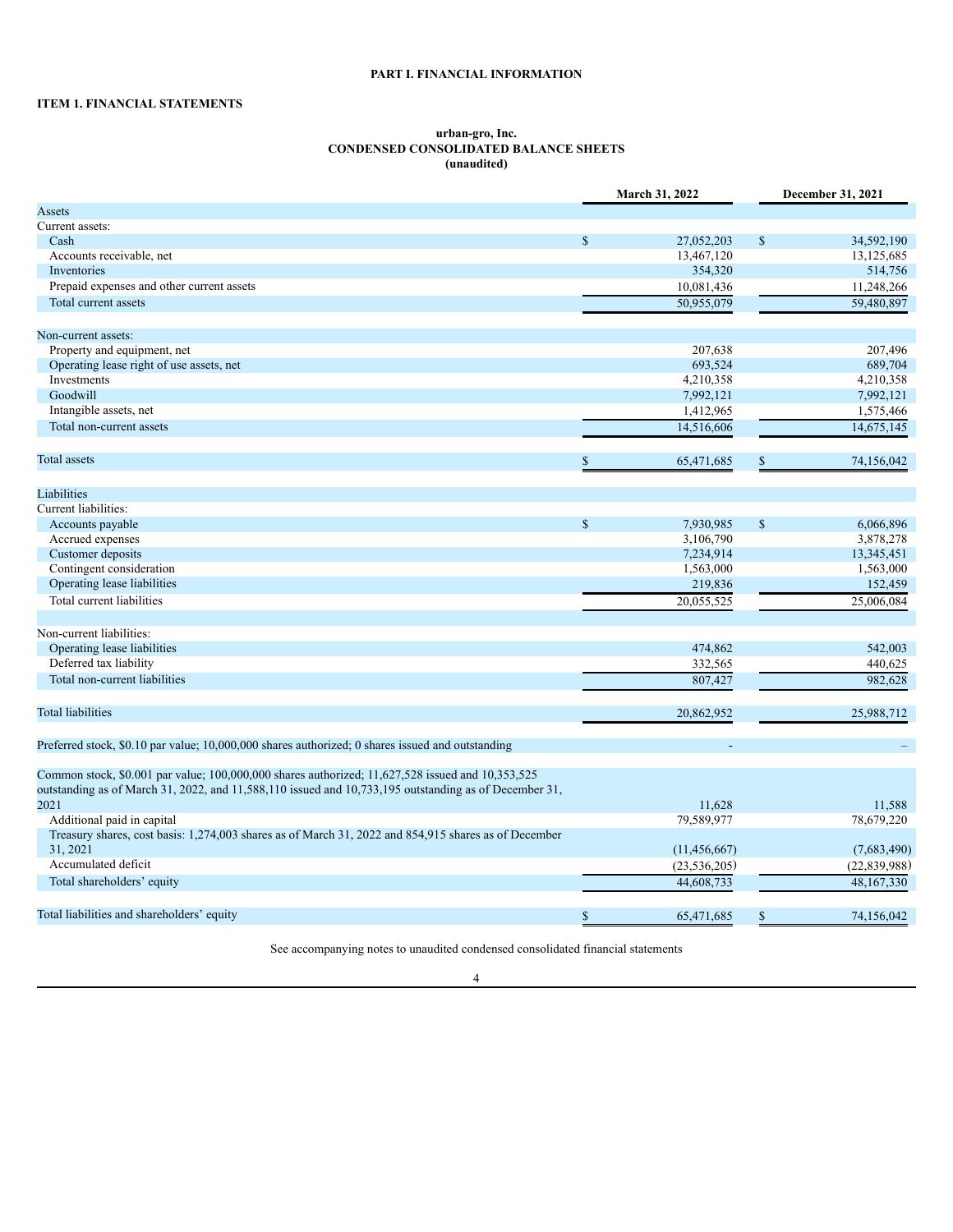### **urban-gro, Inc. CONDENSED CONSOLIDATED STATEMENTS OF OPERATIONS AND COMPREHENSIVE INCOME (LOSS) (unaudited)**

<span id="page-4-0"></span>

|                                                           |      | <b>Three Months Ended March 31,</b> |             |  |
|-----------------------------------------------------------|------|-------------------------------------|-------------|--|
|                                                           | 2022 |                                     | 2021        |  |
| Revenue                                                   |      |                                     |             |  |
| Equipment systems                                         | \$   | \$<br>17,067,344                    | 11,344,752  |  |
| Services                                                  |      | 3,638,507                           | 260,513     |  |
| Consumable products                                       |      | 347,018                             | 429,093     |  |
| <b>Total Revenue</b>                                      |      | 21,052,869                          | 12,034,358  |  |
| Cost of Revenue                                           |      | 16,150,849                          | 9,393,713   |  |
| Gross profit                                              |      | 4,902,020                           | 2,640,645   |  |
| Operating expenses:                                       |      |                                     |             |  |
| General and administrative                                |      | 4,887,801                           | 2,197,009   |  |
| Stock-based compensation                                  |      | 882,000                             | 290,805     |  |
| Total operating expenses                                  |      | 5,769,801                           | 2,487,814   |  |
| Income (loss) from operations                             |      | (867,781)                           | 152,831     |  |
| Non-operating income (expenses):                          |      |                                     |             |  |
| Interest expense                                          |      | (7,658)                             | (317, 443)  |  |
| Interest income                                           |      | 79,852                              |             |  |
| Interest expense - beneficial conversion of notes payable |      |                                     | (636, 075)  |  |
| Loss on extinguishment of debt                            |      |                                     | (790, 723)  |  |
| Other income (expense)                                    |      | (8,690)                             | 2,828       |  |
| Total non-operating income (expenses)                     |      | 63,504                              | (1,741,413) |  |
| Income (loss) before income taxes                         |      | (804, 277)                          | (1,588,582) |  |
| Deferred income tax benefit                               |      | 108,060                             |             |  |
| Net income (loss)                                         | \$   | \$<br>(696, 217)                    | (1,588,582) |  |
| Comprehensive income (loss)                               | \$   | \$<br>(696, 217)                    | (1,588,582) |  |
| Earnings (loss) per share:                                |      |                                     |             |  |
| Net loss per share - basic and diluted                    | \$   | (0.07)<br>\$                        | (0.20)      |  |
| Weighted average shares used in computation               |      | 10,508,972                          | 7,831,959   |  |

See accompanying notes to unaudited condensed consolidated financial statements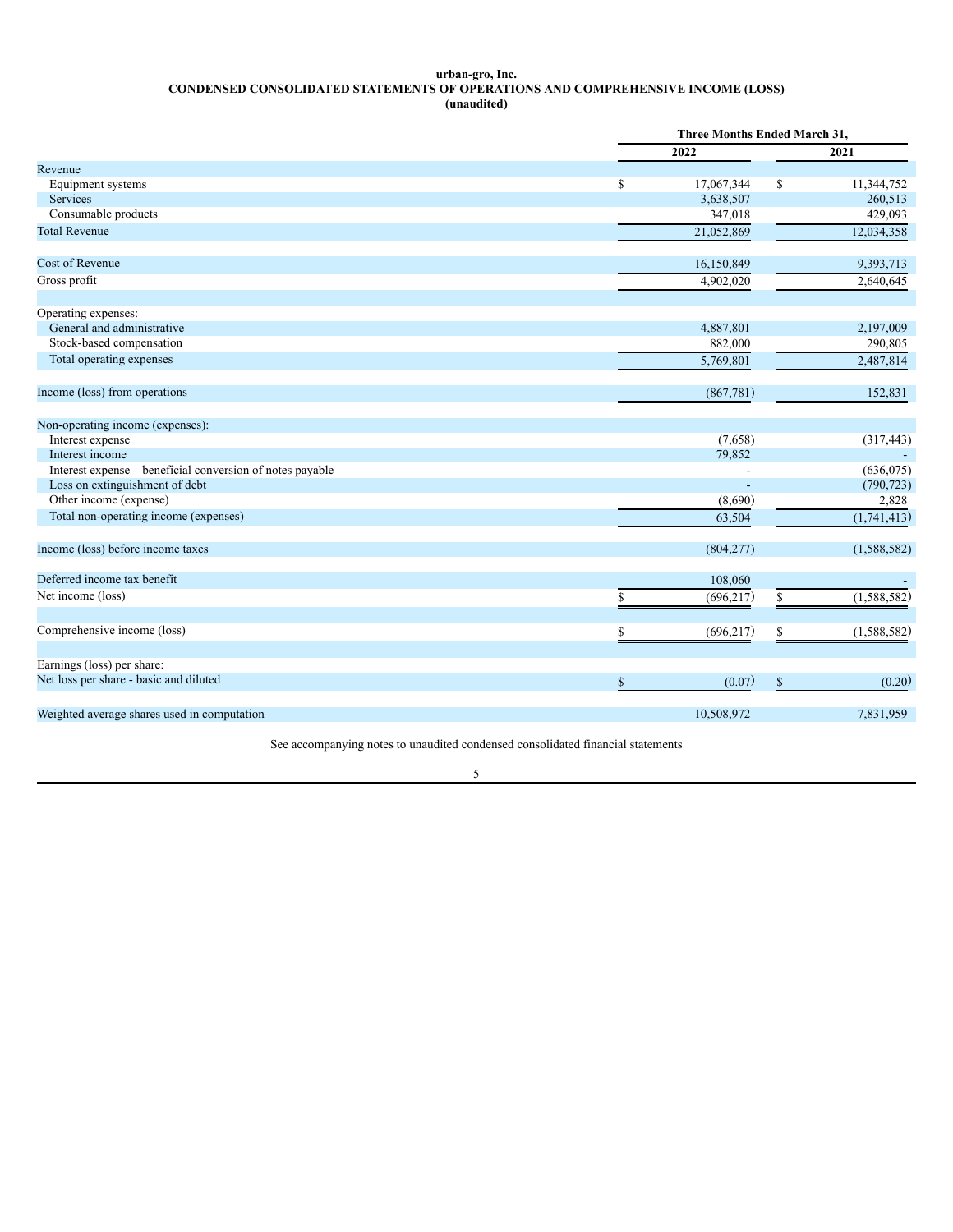#### **urban-gro, Inc. CONDENSED CONSOLIDATED STATEMENTS OF SHAREHOLDERS' EQUITY (DEFICIT) (unaudited)**

<span id="page-5-0"></span>

|                                        |               |        |                   |                |                  | <b>Total</b>  |
|----------------------------------------|---------------|--------|-------------------|----------------|------------------|---------------|
|                                        |               |        | <b>Additional</b> |                |                  | Shareholders' |
|                                        | Common Stock  |        | Paid in           | Accumulated    | <b>Treasury</b>  | <b>Equity</b> |
|                                        | <b>Shares</b> | Amount | Capital           | Deficit        | <b>Stock</b>     | (Deficit)     |
| <b>Balance, December 31, 2021</b>      | 11,588,110    | 11,588 | \$78,679,220      | \$(22,839,988) | \$(7,683,490)    | 48,167,330    |
| Stock-based compensation               |               |        | 882,000           |                |                  | 882,000       |
| Treasury stock                         |               |        |                   |                | (3,773,177)      | (3,773,177)   |
| Stock options exercised                | 4,555         |        | 28,792            |                |                  | 28,797        |
| Stock issued with exercise of warrants | 34,863        | 35     | (35)              |                |                  |               |
| Net income (loss)                      |               |        |                   | (696, 217)     |                  | (696, 217)    |
| <b>Balance, March 31, 2022</b>         | 11,627,528    | 11.628 | \$79,589,977      | \$(23,536,205) | \$(11, 456, 667) | 44,608,733    |

|                                                              | <b>Common Stock</b> |                              | <b>Additional</b><br>Paid in | Accumulated    | <b>Treasury</b> | <b>Total</b><br>Shareholders'<br><b>Equity</b> |
|--------------------------------------------------------------|---------------------|------------------------------|------------------------------|----------------|-----------------|------------------------------------------------|
|                                                              | <b>Shares</b>       | Amount                       | Capital                      | Deficit        | <b>Stock</b>    | (Deficit)                                      |
| <b>Balance, December 31, 2020</b>                            | 4,718,714           | 4.719                        | \$14,553,438                 | \$(21,964,321) | -               | (7,406,164)<br>\$                              |
| Stock-based compensation                                     |                     |                              | 290,805                      |                |                 | 290,805                                        |
| Beneficial conversion feature                                |                     | $\qquad \qquad \blacksquare$ | 636,075                      |                | -               | 636,075                                        |
| Conversion of Bridge Financing                               | 254.425             | 254                          | 1,907,971                    |                | -               | 1,908,225                                      |
| Stock grant program vesting                                  | 16,586              | 17                           | (17)                         | —              | -               |                                                |
| Stock issuance related to offering, net of offering costs of |                     |                              |                              |                |                 |                                                |
| \$4,400,683                                                  | 6,210,000           | 6,210                        | 57,693,107                   |                |                 | 57,699,317                                     |
| <b>Treasury stock</b>                                        |                     |                              |                              |                | (2,975,000)     | (2,975,000)                                    |
| Stock issued with exercise of warrants                       | 18,412              | 18                           | 9,978                        |                | -               | 9.996                                          |
| Net income (loss)                                            |                     |                              |                              | (1,588,582)    |                 | (1,588,582)                                    |
| Balance, March 31, 2021                                      | 11,218,137          | 11,218                       | \$75,091,357                 | \$(23,552,903) | \$(2,975,000)   | 48,574,672                                     |

See accompanying notes to unaudited condensed consolidated financial statements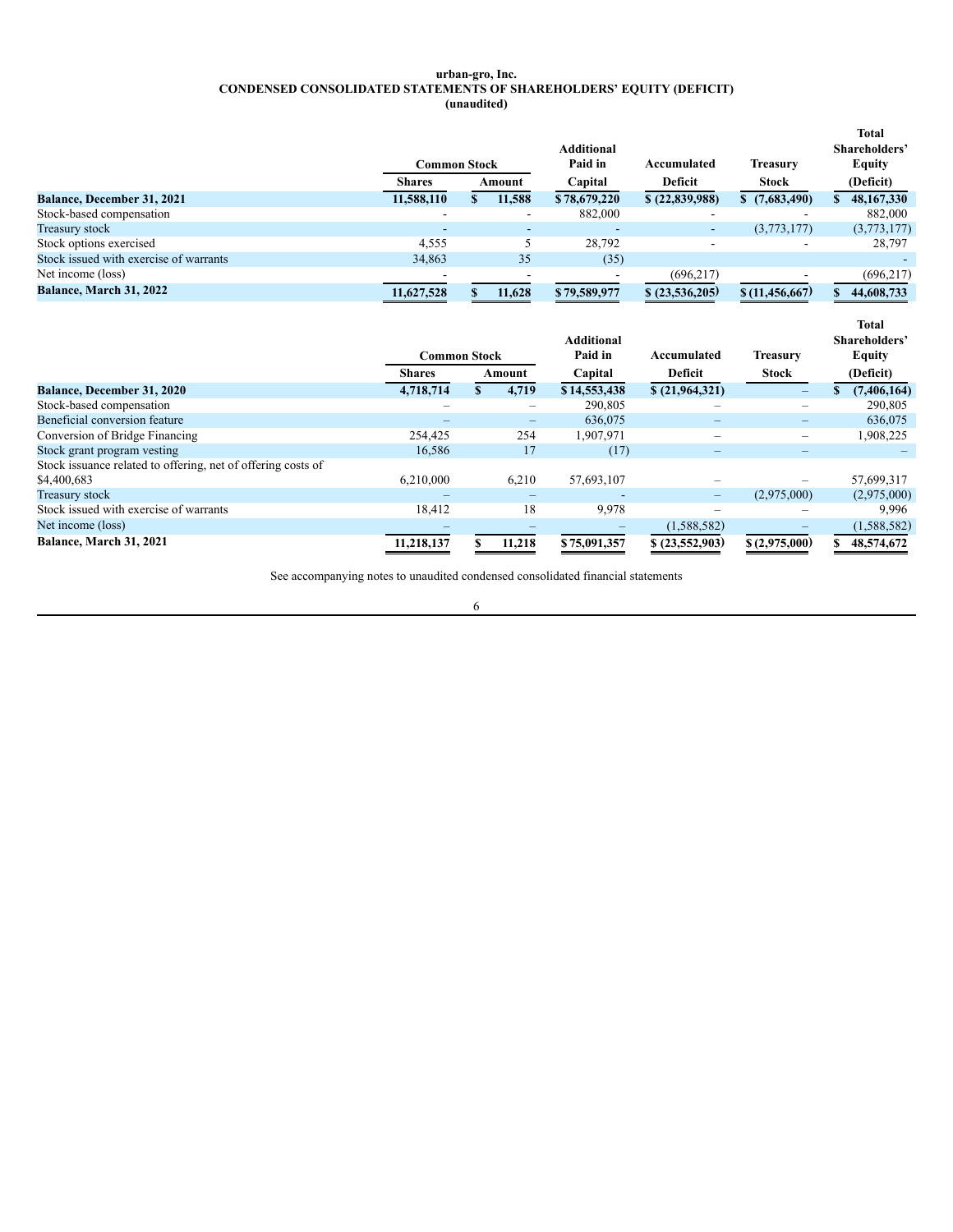### **urban-gro, Inc. CONDENSED CONSOLIDATED STATEMENTS OF CASH FLOWS (unaudited)**

<span id="page-6-0"></span>

|                                                                        |               | <b>Three Months Ended</b><br>March 31. |    |             |  |  |
|------------------------------------------------------------------------|---------------|----------------------------------------|----|-------------|--|--|
|                                                                        |               | 2022                                   |    | 2021        |  |  |
| <b>Cash Flows from Operating Activities</b>                            |               |                                        |    |             |  |  |
| Net income (loss)                                                      | \$            | (696, 217)                             | \$ | (1,588,582) |  |  |
| Adjustments to reconcile net income (loss) from operations:            |               |                                        |    |             |  |  |
| Depreciation and amortization                                          |               | 218,278                                |    | 55,685      |  |  |
| Amortization of deferred financing costs                               |               |                                        |    | 103,632     |  |  |
| Loss on extinguishment of debt                                         |               |                                        |    | 790,723     |  |  |
| Interest on convertible notes                                          |               |                                        |    | 53,725      |  |  |
| Stock-based compensation expense                                       |               | 882,000                                |    | 290,805     |  |  |
| Beneficial conversion of Bridge notes                                  |               |                                        |    | 636,075     |  |  |
| Inventory write-offs                                                   |               | (69, 667)                              |    | 14,539      |  |  |
| Bad debt expense                                                       |               | 12,746                                 |    | 15,000      |  |  |
| Changes in operating assets and liabilities (net of acquired amounts): |               |                                        |    |             |  |  |
| Accounts receivable                                                    |               | (354, 181)                             |    | 204,242     |  |  |
| Inventories                                                            |               | 230,103                                |    | (111,770)   |  |  |
| Prepayments and other assets                                           |               | 1,209,576                              |    | (1,178,239) |  |  |
| Accounts payable and accrued expenses                                  |               | 1,092,601                              |    | 1,162,059   |  |  |
| Operating leases                                                       |               | (33,913)                               |    |             |  |  |
| Deferred tax liability                                                 |               | (108,060)                              |    |             |  |  |
| Customer deposits                                                      |               | (6,110,537)                            |    | (149, 412)  |  |  |
| Net Cash Provided By (Used In) Operating Activities                    |               | (3,727,271)                            |    | 298,482     |  |  |
|                                                                        |               |                                        |    |             |  |  |
| <b>Cash Flows from Investing Activities</b>                            |               |                                        |    |             |  |  |
| Purchases of property and equipment                                    |               | (32, 336)                              |    |             |  |  |
| <b>Net Cash Used In Investing Activities</b>                           |               | (32, 336)                              |    |             |  |  |
| <b>Cash Flows from Financing Activities</b>                            |               |                                        |    |             |  |  |
| Proceeds from issuance of Common Stock, net of offering costs          |               | 28,797                                 |    | 58,170,696  |  |  |
| Repurchase of Common Stock                                             |               | (3,773,177)                            |    | (2,975,000) |  |  |
| Repayment of notes payable                                             |               |                                        |    | (5,755,845) |  |  |
| Payment of finance lease ROU liability                                 |               | (36,000)                               |    |             |  |  |
| Net Cash Provided By (Used In) Financing Activities                    |               | (3,780,380)                            |    | 49,439,851  |  |  |
|                                                                        |               |                                        |    |             |  |  |
| Net Increase (Decrease) in Cash                                        |               | (7,539,987)                            |    | 49,738,333  |  |  |
| <b>Cash at Beginning of Period</b>                                     |               | 34,592,190                             |    | 184,469     |  |  |
| <b>Cash at End of Period</b>                                           | S             | 27,052,203                             | \$ | 49,922,802  |  |  |
| <b>Supplemental Cash Flow Information:</b>                             |               |                                        |    |             |  |  |
| Interest paid                                                          | <sup>\$</sup> | 7.658                                  | \$ | 317,443     |  |  |
| Income taxes                                                           |               |                                        |    |             |  |  |
| Operating lease right of use asset                                     | \$            | 55,120                                 | \$ |             |  |  |
|                                                                        |               |                                        |    |             |  |  |

See accompanying notes to unaudited condensed consolidated financial statements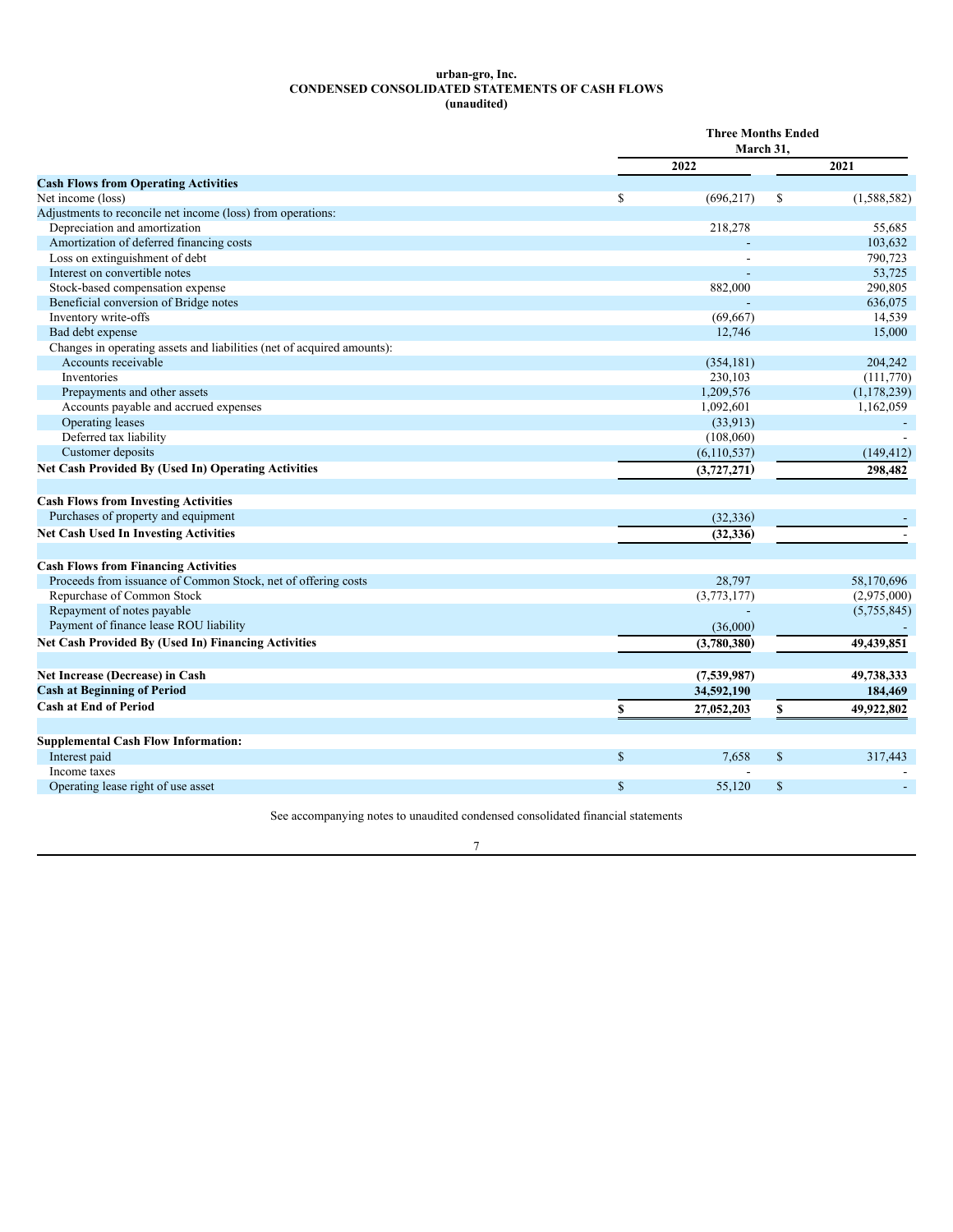### **urban-gro, Inc. NOTES TO UNAUDITED CONDENSED CONSOLIDATED FINANCIAL STATEMENTS**

### <span id="page-7-0"></span>**NOTE 1 – ORGANIZATION AND ACQUISITIONS, BUSINESS PLAN, AND LIQUIDITY**

### *Organization*

urban-gro, Inc. ("our," the "Company," or "urban-gro") is a fully integrated architectural design, engineering, procurement, and construction management ("E.P.C.") designbuild firm specializing in the indoor controlled environment agriculture ("CEA") industry. To serve our horticulture clients, we engineer and design indoor CEA facilities and then integrate complex environmental equipment systems into those facilities. Through this work, we create high-performance indoor cultivation facilities for our clients to grow specialty crops, including leafy greens, vegetables, herbs, and plant-based medicines. Our custom-tailored approach to design, procurement, and equipment integration provides a single point of accountability across all aspects of indoor growing operations. We also help our clients achieve operational efficiency and economic advantages through a full spectrum of professional services and programs focused on facility optimization and environmental health which establish facilities that allow clients to manage, operate and perform at the highest level throughout their entire cultivation lifecycle once they are up and running. We also serve a broad range of commercial and governmental entities, providing them with planning, consulting, architectural and engineering design services for their facilities. We aim to work with our clients from inception of their project in a way that provides value throughout the life of their facility. We are a trusted partner and advisor to our clients and offer a complete set of engineering and managed services complemented by a vetted suite of select cultivation equipment systems.

#### *Acquisitions*

On June 28, 2021, the Company's wholly-owned subsidiary, urban-gro Architect Holdings, LLC (the "Buyer"), and the 2WRCO Shareholders, the 2WRGA Shareholders, the MJ12 Shareholders, and the 2WRMS Shareholders (collectively, the "Sellers"), and Sam Andras, an individual (the "Sellers Representative") entered into a Stock Purchase Agreement (the "Purchase Agreement"), pursuant to which the Buyer would purchase all of the issued and outstanding capital stock of 2WR of Colorado, Inc., a Colorado corporation ("2WRCO"), 2WR of Georgia, Inc., a Georgia corporation ("2WRGA"), MJ12 Design Studio, Inc., a Colorado corporation ("MJ12") (collectively, the "Purchased Shares") from the Sellers. In connection with the acquisition of the Purchased Shares, Buyer entered into an affiliate relationship with 2WR of Mississippi, P.C., a Mississippi professional corporation ("2WRMS" and together with 2WRCO, 2WRGA and MJ12, the "2WR Entities"). The transaction closed on July 30, 2021.

The Purchased Shares had an initial purchase price of up to \$7.1 million, which purchase price was subject to customary working capital adjustments (the "Purchase Price"). At closing, the Purchase Price was paid in the form of wire transfer of immediately available funds and the issuance of unregistered shares (the "Closing Payment Shares") of the Company's common stock, par value \$0.001, which Closing Payment Shares had an aggregate stated value of \$2.0 million. Additionally, the Purchase Agreement provides for additional earnout payments ("Earnout Payments") to the Sellers of up to an aggregate amount of \$2.0 million, payable in cash or unregistered shares of the Company's Common Stock in the Buyer's sole discretion. The Earnout Payments are payable quarterly for a two-year period and will be equal to twenty percent of the 2WR Entities' Quarterly Gross Profit (as defined in the Purchase Agreement). The value of the shares of the Company's Common Stock issued in the transaction was determined based upon the daily volume weighted average closing price of the Company's Common Stock in the ten trading days prior to the issuance of such shares. The Company accounted for the acquisition of the 2WR Entities as follows:

| <b>Purchase Price</b>         |     | 10,058,536 |
|-------------------------------|-----|------------|
|                               |     |            |
| Allocation of Purchase Price: |     |            |
| Cash                          |     | 950,690    |
| Accounts receivable, net      |     | 1,676,208  |
| Prepayments and other assets  |     | 42,752     |
| Property and equipment        |     | 9,351      |
| Goodwill                      |     | 7,090,054  |
| Intangible assets             | JB. | 1,762,500  |
| Accrued expenses              |     | 1,032,394  |
| Deferred tax liability        |     | 440,625    |
|                               |     |            |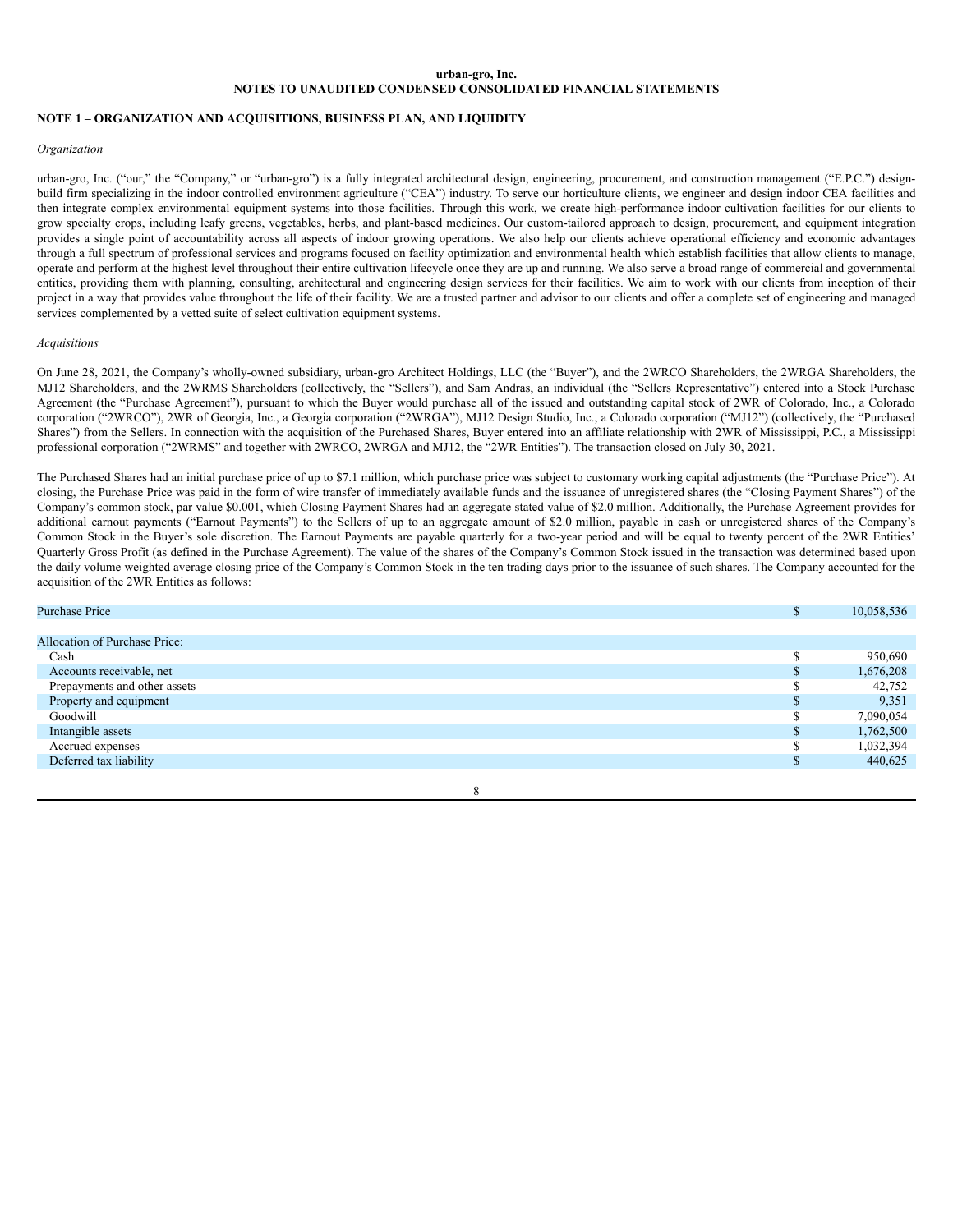The following pro forma amounts reflect the Company's results as if the acquisition of the 2WR Entities had occurred on January 1, 2020. These pro forma amounts have been calculated after applying the Company's accounting policies and adjusting the results of the acquisition to reflect the additional amortization of intangibles.

|                   | <b>Three Months Ended</b><br>March 31, |            |
|-------------------|----------------------------------------|------------|
|                   | 2022                                   | 2021       |
| Revenues          | 21,052,869                             | 13,748,802 |
| Net income (loss) | (696, 217)                             | (625, 803) |

Acquired goodwill from the 2WR Entities represents the value expected to arise from organic growth and an opportunity to expand into a well-established market for the Company.

#### *Liquidity and Going Concern*

The accompanying consolidated financial statements have been prepared assuming that the Company will continue as a going concern, which contemplates realization of assets and the satisfaction of liabilities in the normal course of business within one year after the date the consolidated financial statements are available to be issued.

### **NOTE 2 – SUMMARY OF SIGNIFICANT ACCOUNTING POLICIES**

#### Unaudited Condensed Consolidated Financial Statements

The Company has prepared the accompanying condensed consolidated financial statements pursuant to the rules and regulations of the SEC for condensed financial reporting. The condensed consolidated financial statements are unaudited and, in the Company's opinion, include all adjustments, consisting of normal recurring adjustments and accruals necessary for a fair presentation of the Company's condensed consolidated balance sheets, condensed consolidated statements of operations and comprehensive income (loss), condensed consolidated statements of shareholders' equity (deficit) and condensed consolidated statements of cash flows for the periods presented. The results reported in these condensed consolidated financial statements should not be regarded as necessarily indicative of results that may be expected for the entire year. Certain information and footnote disclosures normally included in financial statements prepared in accordance with GAAP have been omitted in accordance with regulations of the SEC. These condensed consolidated financial statements should be read in conjunction with the financial statements and notes thereto included in the Company's consolidated financial statements in the Company's Annual Report on Form 10-K for the year ended December 31, 2021.

#### Significant Accounting Policies

For a detailed discussion about the Company's significant accounting policies, refer to Note 2 — "Summary of Significant Accounting Policies," in the Company's consolidated financial statements included in the Company's Annual Report on Form 10-K for the year ended December 31, 2021. During the three months ended March 31, 2022, there were no material changes made to the Company's significant accounting policies.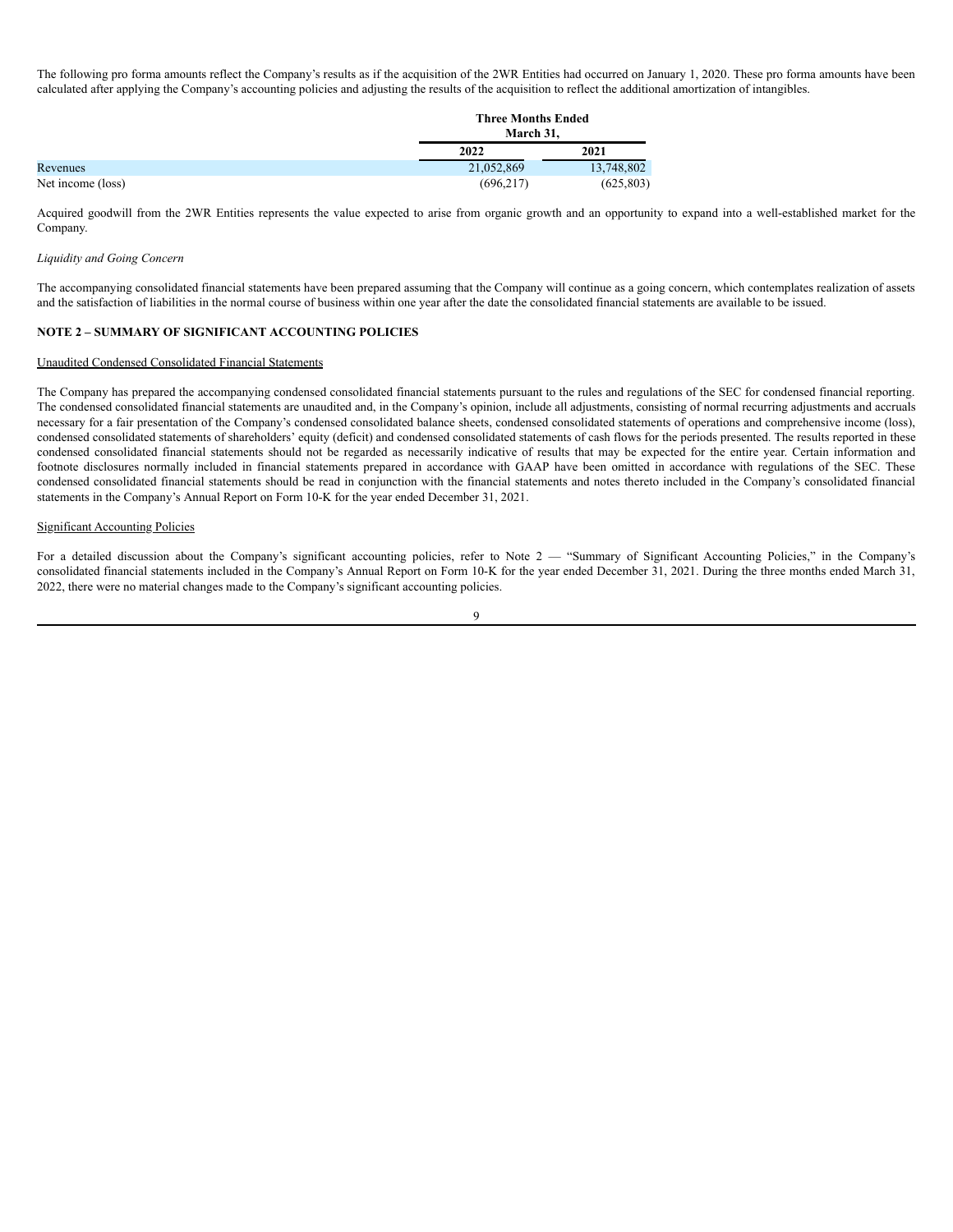### Use of Estimates

In preparing condensed consolidated financial statements in conformity with GAAP, management is required to make estimates and assumptions that affect the reported amounts of assets and liabilities and the disclosure of assets and liabilities at the date of the condensed consolidated financial statements and revenues and expenses during the reported period. Actual results could differ from those estimates. Significant estimates include: estimated revenues earned under design contracts; estimated useful lives and potential impairment of long-lived assets, intangibles and goodwill; inventory write offs; allowance for deferred tax assets; and allowance for bad debt.

#### **Reclassification**

Certain prior year amounts have been reclassified for consistency with the current year presentation. These reclassifications had no effect on the reported results of operations.

### **NOTE 3 – RELATED PARTY TRANSACTIONS**

Cloud 9 Support, LLC ("Cloud 9") is an entity owned by James Lowe, a director of the Company. Cloud 9 purchases materials from the Company for use with its customers. Total sales to Cloud 9 from the Company were \$6,207 and \$14,006 during the three months ended March 31, 2022, and 2021, respectively. Outstanding receivables from Cloud 9 as of March 31, 2022 and 2021 totaled \$5,807 and \$4,263, respectively.

### **NOTE 4 – PREPAYMENTS AND OTHER ASSETS**

Prepayments and other assets are comprised of prepayments paid to vendors to initiate orders and prepaid services and fees. The prepaid balances are summarized as follows:

|                              | <b>March 31, 2022</b> | <b>December 31, 2021</b> |
|------------------------------|-----------------------|--------------------------|
| Vendor prepayments           | 9.586.885             | 10,652,962               |
| Prepaid services and fees    | 486.752               | 587.505                  |
| Other assets                 | 7.799                 | 7.799                    |
| Prepayments and other assets | 10.081.436            | 11.248.266               |

### **NOTE 5 – INVESTMENTS**

The components of investments are summarized as follows:

|                     | <b>March 31, 2022</b> | <b>December 31, 2021</b> |
|---------------------|-----------------------|--------------------------|
| Investment in Edyza | .710,358              | 1.710.358                |
| Investment in XSF   | 2.500,000             | 2.500,000                |
|                     | 4.210.358             | 4.210.358                |

### Edyza

The Company has a strategic investment in Edyza, Inc. ("Edyza"), a hardware and software technology company that enables dense sensor networks in agriculture, healthcare, and other environments that require precise micro-climate monitoring. The Company measures this investment at cost, less any impairment changes resulting from observable price changes in orderly transactions for an identical or similar investment of the same issuer.

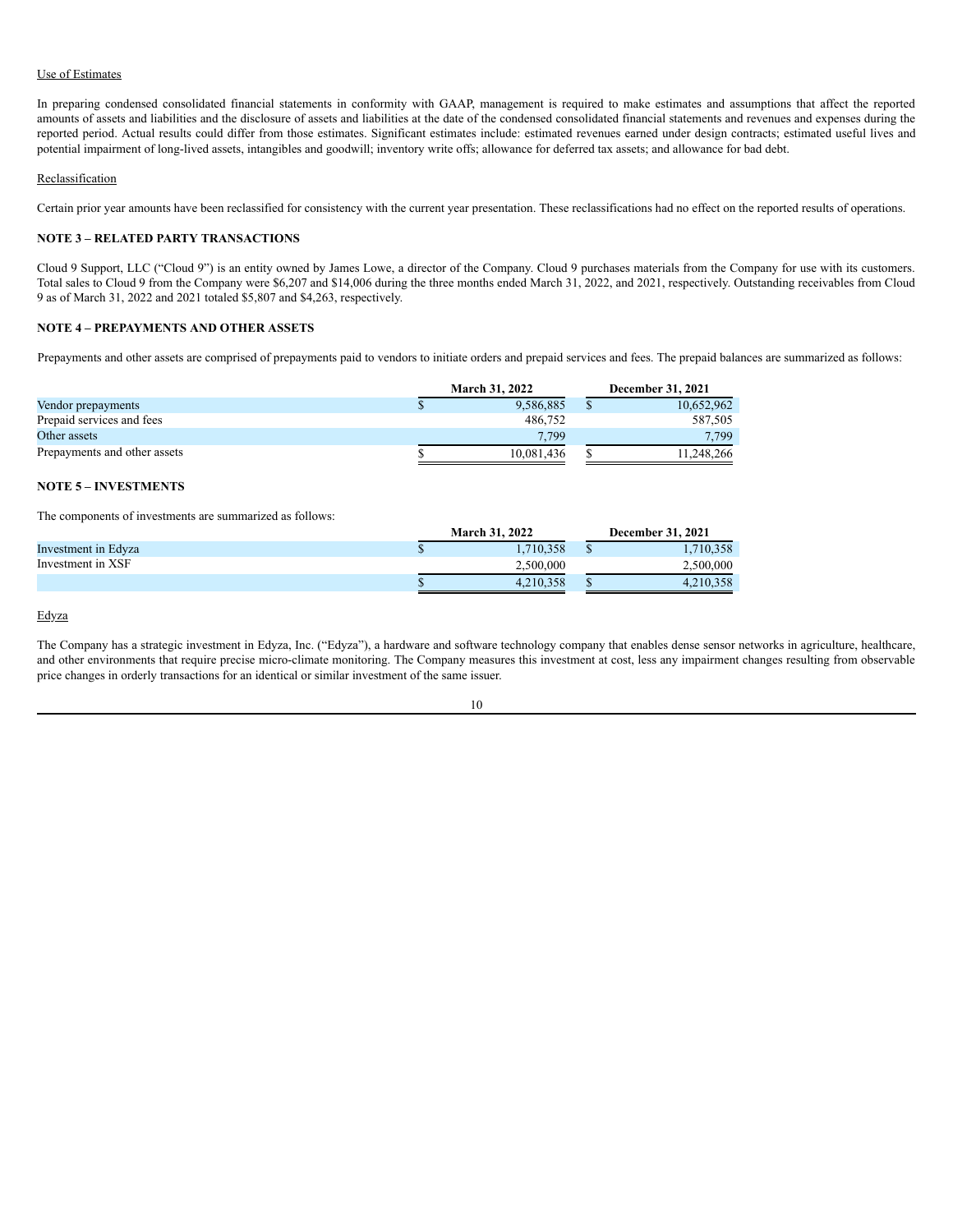### XS Financial

On October 30, 2021, the Company's wholly owned subsidiary UGFS, LLC, a Colorado limited liability company ("UGFS"), participated in a convertible note offering of Xtraction Services, Inc., a/k/a XS Financial Inc. (CSE: XSF) (OTCQB: XSHLF) ("XSF"), a specialty finance company providing CAPEX financing solutions, including equipment leasing, to Controlled Environment Agriculture (CEA) companies in the United States. UGFS, LLC invested \$2,500,000 of a total \$43,500,000 raised by XSF. The investment is convertible into equity and incurs 9.50% interest payable in cash (8.0%) and payment-in-kind Notes (1.5%) prior to any Nasdaq listing and 8.0% interest after any listing, pursuant to the Note Purchase Agreement. The debt matures on October 28, 2023, with a one-year option to extend the maturity date at the option of XSF. In addition, UGFS received 1,250,000 warrants with a CAD\$0.45 exercise price pursuant to the Warrant instrument. No value was attributed to the warrants at the time of the investment in XFS.

### **NOTE 6 – GOODWILL & INTANGIBLE ASSETS**

### *Goodwill*

The Company recorded goodwill in conjunction with the initial acquisition of Impact Engineering, Inc. ("Impact") on March 7, 2019 and the 2WR Entities on July 30, 2021. The goodwill balance as of March 31, 2022 and December 31, 2021 is \$7,992,121. Goodwill is not amortized. There is no goodwill for income tax purposes. The Company did not record any impairment charges related to goodwill for the periods ended March 31, 2022 and 2021.

#### *Intangible Assets Other Than Goodwill*

Intangible assets as of March 31, 2022 and December 31, 2021 consisted of the following:

|                                       |           | March 31, 2022                     |                       |
|---------------------------------------|-----------|------------------------------------|-----------------------|
|                                       | Cost      | Accumulated<br><b>Amortization</b> | <b>Net Book Value</b> |
| Finite-lived intangible assets:       |           |                                    |                       |
| Customer relationships                | 834,100   | 79,438                             | 754,662               |
| Trademarks and trade names            | 499,000   | 66,533                             | 432,467               |
| Backlog and Other                     | 445,837   | 292,568                            | 153,269               |
| Total finite-lived intangible assets: | 1,778,937 | 438,539                            | 1,340,398             |
| Indefinite-lived intangible assets:   |           |                                    |                       |
| Patents                               | 44,276    |                                    | 44,276                |
| Trade name                            | 28,291    |                                    | 28,291                |
| Total Intangible assets, net          | 1,851,504 | 438,539                            | 1,412,965             |
|                                       |           | December 31, 2021                  |                       |
|                                       | Cost      | Accumulated<br>Amortization        | <b>Net Book Value</b> |
| Customer relationships                | 834,100   | 49,649                             | 784,451               |
| Trademarks and trade names            | 499,000   | 41,583                             | 457,417               |

Backlog and Other 518,404 184,806 333,598 184,806 333,598 184,806 333,598 184,806 333,598 184,806 333,598 184,

1,851,504 276,039 1,575,466

The estimated future amortization expense for intangible assets subject to amortization as of March 31, 2022, is summarized below:

|                   | <b>Estimated Future</b>     |  |
|-------------------|-----------------------------|--|
|                   | <b>Amortization Expense</b> |  |
| Remainder of 2022 | 308,584                     |  |
| 2023              | 220,601                     |  |
| 2024              | 220,601                     |  |
| 2025              | 220,464                     |  |
| Thereafter        | 370,148                     |  |
| Total             | 1,340,398                   |  |

Amortization expense for intangible assets for the three months ended March 31, 2022 and 2021 was \$162,500 and \$168, respectively.

#### **NOTE 7 – ACCRUED EXPENSES**

Accrued expenses are summarized as follows:

|                                    | March 31,<br>2022 |           | December 31,<br>2021 |
|------------------------------------|-------------------|-----------|----------------------|
| Accrued operating expenses         |                   | 852,026   | 628,871              |
| Accrued wages and related expenses |                   | 1,060,846 | 1,887,124            |
| Accrued $401(k)$                   |                   | 4,675     | 23,520               |
| Accrued sales tax payable          |                   | 1,189,243 | 1,338,763            |
|                                    |                   | 3,106,790 | 3,878,278            |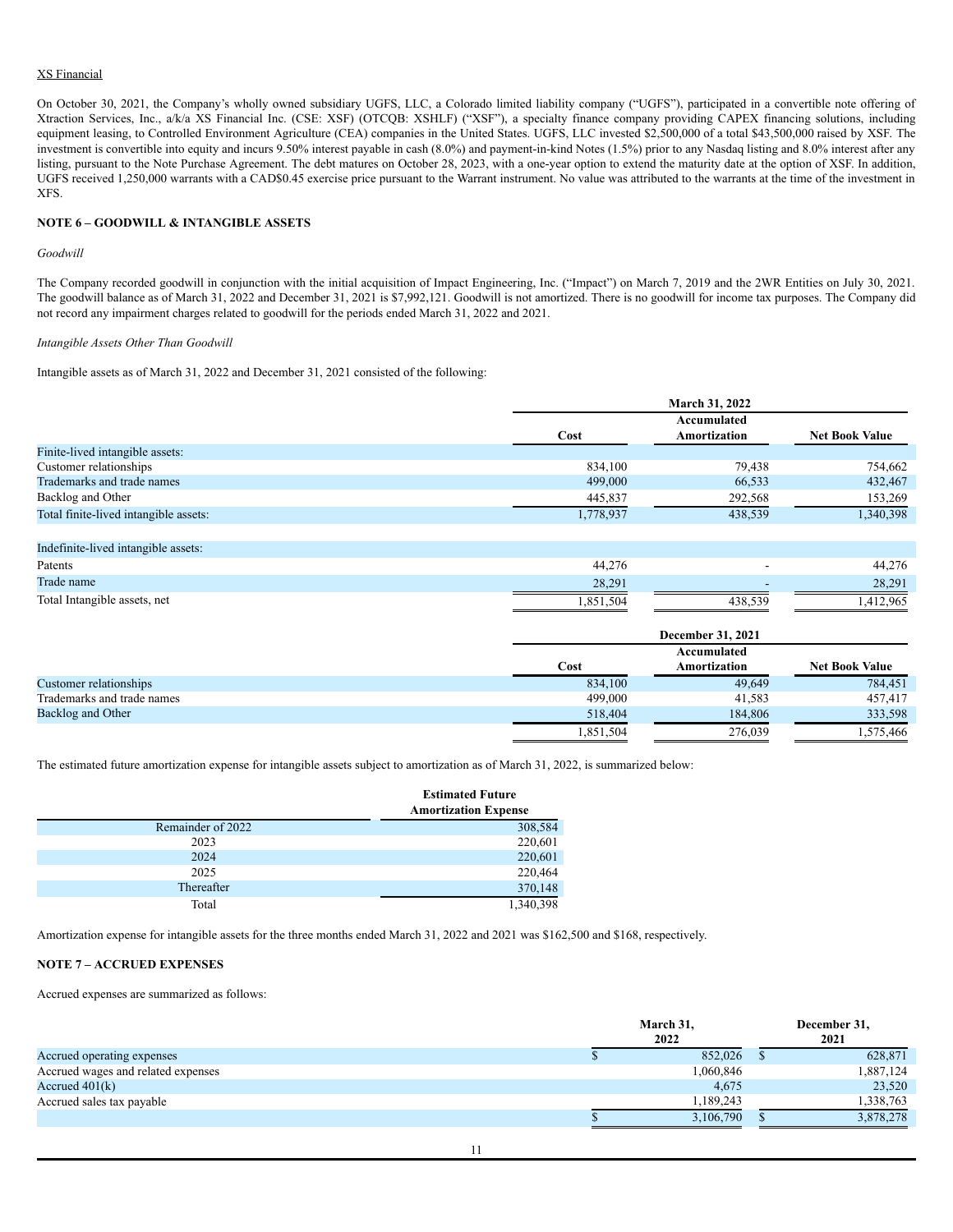### **NOTE 8 – RISKS AND UNCERTAINTIES**

#### Concentration Risk

The table below shows customers who account for 10% or more of the Company's total revenues and 10% or more of the Company's accounts receivable for the periods presented:

Customers exceeding 10% of revenue:

|                         | March 31, | March 31, |
|-------------------------|-----------|-----------|
| Company Customer Number | 2022      | 2021      |
| C000001462              | 25%       | 31%       |
| C000001140              | 16%       | *         |
| C000000114              | 11%       | $\ast$    |
| C000001472              | 11%       | *         |
| C000001660              | $\ast$    | 26%       |
| C000001210              | $\ast$    | 14%       |

Customers exceeding 10% of accounts receivable:

|                         | March 31. | December 31, |
|-------------------------|-----------|--------------|
| Company Customer Number | 2022      | 2021         |
| C000001462              | 37%       | 41%          |
| C000001140              | $\ast$    | 23%          |
| C000000114              | 50%       | $\ast$       |

The table below shows vendors who account for 10% or more of the Company's total purchases and 10% or more of the Company's accounts payable for the periods presented:

Vendors exceeding 10% of purchases:

|                       | March 31, | March 31, |
|-----------------------|-----------|-----------|
| Company Vendor Number | 2022      | 2021      |
| V000001029            | 26%       | 18%       |
| V000000453            | 19%       | 14%       |
| V000001372            | 11%       | 15%       |
| V000001326            | *         | $11\%$    |

Vendors exceeding 10% of accounts payable:

|                       | March 31, | December 31, |
|-----------------------|-----------|--------------|
| Company Vendor Number | 2022      | 2021         |
| V000001029            | 42%       | $\ast$       |
| V000000453            | 18%       | 20%          |
| V000001372            | $\ast$    | 33%          |
| V000001326            | $\ast$    | 12%          |

\*Amounts less than 10%

#### Foreign Exchange Risk

Although the Company's revenues and expenses are expected to be predominantly denominated in United States dollars, the Company may be exposed to currency exchange fluctuations. Recent events in the global financial markets have been coupled with increased volatility in the currency markets. Fluctuations in the exchange rate between the U.S. dollar, the Canadian dollar, the Euro, the Swiss franc, and the currency of other regions in which the Company may operate may have a material adverse effect on the Company's business, financial condition and operating results. The Company may, in the future, establish a program to hedge a portion of the Company's foreign currency exposure with the objective of minimizing the impact of adverse foreign currency exchange movements. However, even if the Company develops a hedging program, there can be no assurance that it will effectively mitigate currency risks.

### **NOTE 9 – STOCK-BASED COMPENSATION**

Stock-based compensation expense for the three months ended March 31, 2022 and 2021 was \$882,000 and \$290,805, respectively, based on the vesting schedule of the stock grants and options.

The following schedule shows stock grant activity for the three months ended March 31, 2022.

| Grants unissued as of December 31, 2021 | 153,673  |
|-----------------------------------------|----------|
| Grants awarded                          | 311.500  |
| Forfeiture/Cancelled                    | (7,200)  |
| <b>Grants</b> Vested                    | (16,667) |
| Grants unissued as of March 31, 2022    | 441.306  |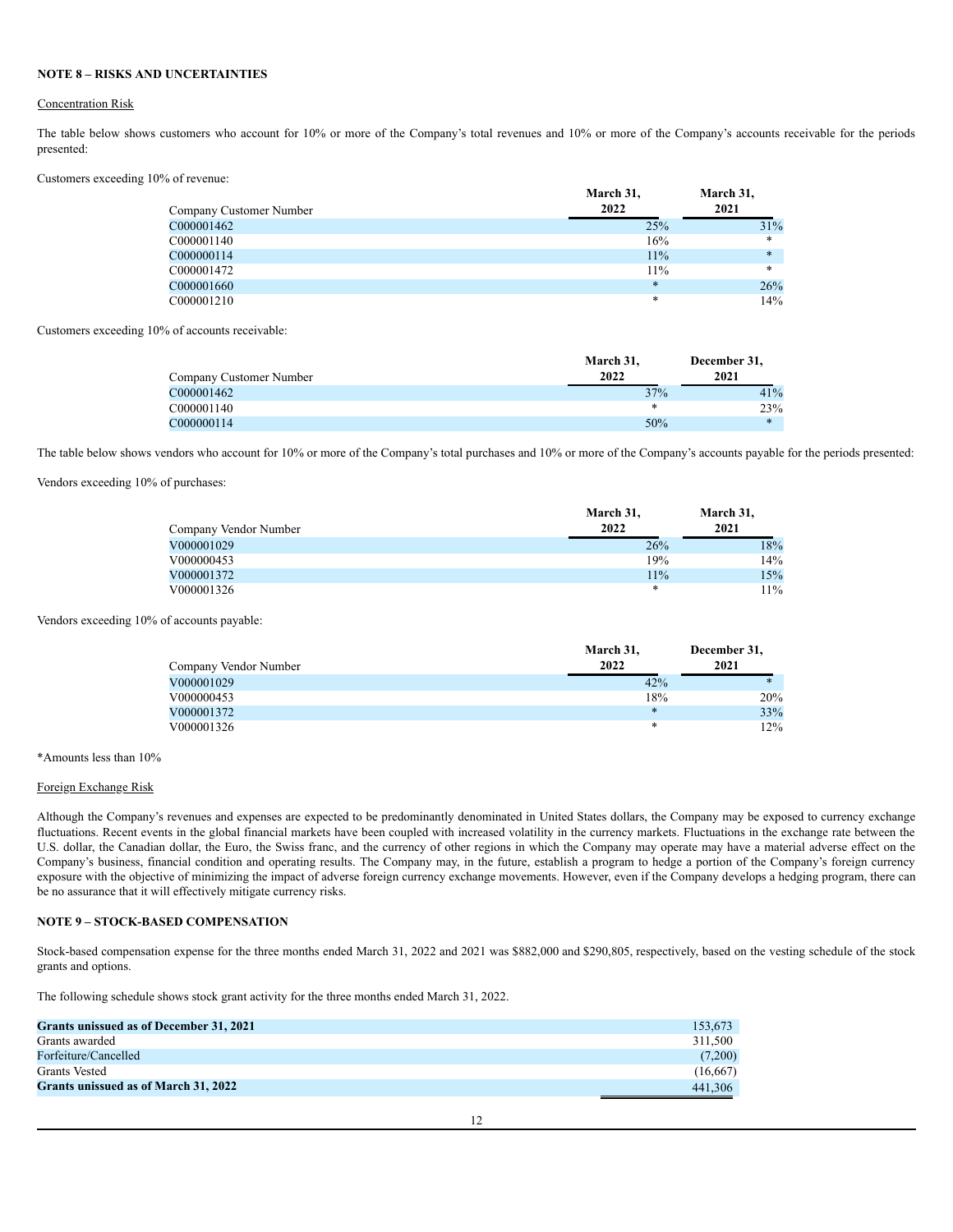As of March 31, 2022, the Company has \$2.2 million in unrecognized share-based compensation expense related to these stock grants.

The following schedule shows stock option activity for the three months ended March 31, 2022.

|                                                   |               | <b>Weighted Average</b> |                         |
|---------------------------------------------------|---------------|-------------------------|-------------------------|
|                                                   | Number of     | <b>Remaining Life</b>   | <b>Weighted Average</b> |
|                                                   | <b>Shares</b> | (Years)                 | <b>Exercise Price</b>   |
| Stock options outstanding as of December 31, 2021 | 641.337       | 7.55                    | 6.27                    |
| Issued                                            | 44.410        | 9.8                     | 10.48                   |
| Expired                                           |               | ٠                       |                         |
| Exercised                                         | (4,555)       | $\blacksquare$          | 6.00                    |
| Stock options outstanding as of March 31, 2022    | 681.192       | 7.75                    | 6.63                    |
| Stock options exercisable as of March 31, 2022    | 579.169       | 7.41                    | 6.44                    |

The fair value of the options is calculated using the Black-Scholes pricing model based on the market value of the underlying common stock at the valuation measurement date of \$10.48, the remaining contractual term of the options of 10 years, risk-free interest rate of 0.66% and expected volatility of the price of the underlying common stock of 100%.

As of March 31, 2022, the Company has \$0.7 million in unrecognized share-based compensation expense related to these stock options. The aggregate intrinsic value of the options outstanding and exercisable at March 31, 2022 is \$0.

### **NOTE 10 – SHAREHOLDERS' EQUITY**

On May 24, 2021, the Board of Directors authorized a stock repurchase program to purchase up to \$5.0 million of the currently outstanding shares of the Company's common stock, over a period of 12 months through open market purchases, in compliance with Rule 10b-18 under the Securities Exchange Act of 1934. On January 18, 2022, the Board of Directors authorized a \$2.0 million increase to the stock repurchase program, to a total of \$7.0 million. On February 2, 2022, the Board of Directors authorized an additional \$1.5 million increase to the stock repurchase, to a total of \$8.5 million. During the three months ended March 31, 2022, the Company repurchased 419,088 shares of common stock at an average price per share of \$9.02, for a total price of \$3.8 million under this program. In total, the Company has repurchased 924,003 shares of common stock at an average of \$9.20 per share, for a total price of \$8.5 million, under this program.

During the three months ended March 31, 2021, the Company repurchased 350,000 shares of common stock at an average price of \$8.50 per share, for a total price of \$ 3.0 million.

### **NOTE 11 – WARRANTS**

The following table shows warrant activity for the three months ended March 31, 2022.

|                                              | <b>Number of shares</b> |    | Weighted<br>Average<br><b>Exercise</b><br>Price |
|----------------------------------------------|-------------------------|----|-------------------------------------------------|
| Warrants outstanding as of December 31, 2021 | 374,088                 | \$ | 11.26                                           |
| Exercised                                    | (18, 196)               | S  | 6.00                                            |
| Terminated – cashless exercise               | (44, 393)               | S  | 6.00                                            |
| Warrants outstanding as of March 31, 2022    | 311.499                 |    | 12.23                                           |
| Warrants exercisable as of March 31, 2022    | 311.499                 | S  | 12.23                                           |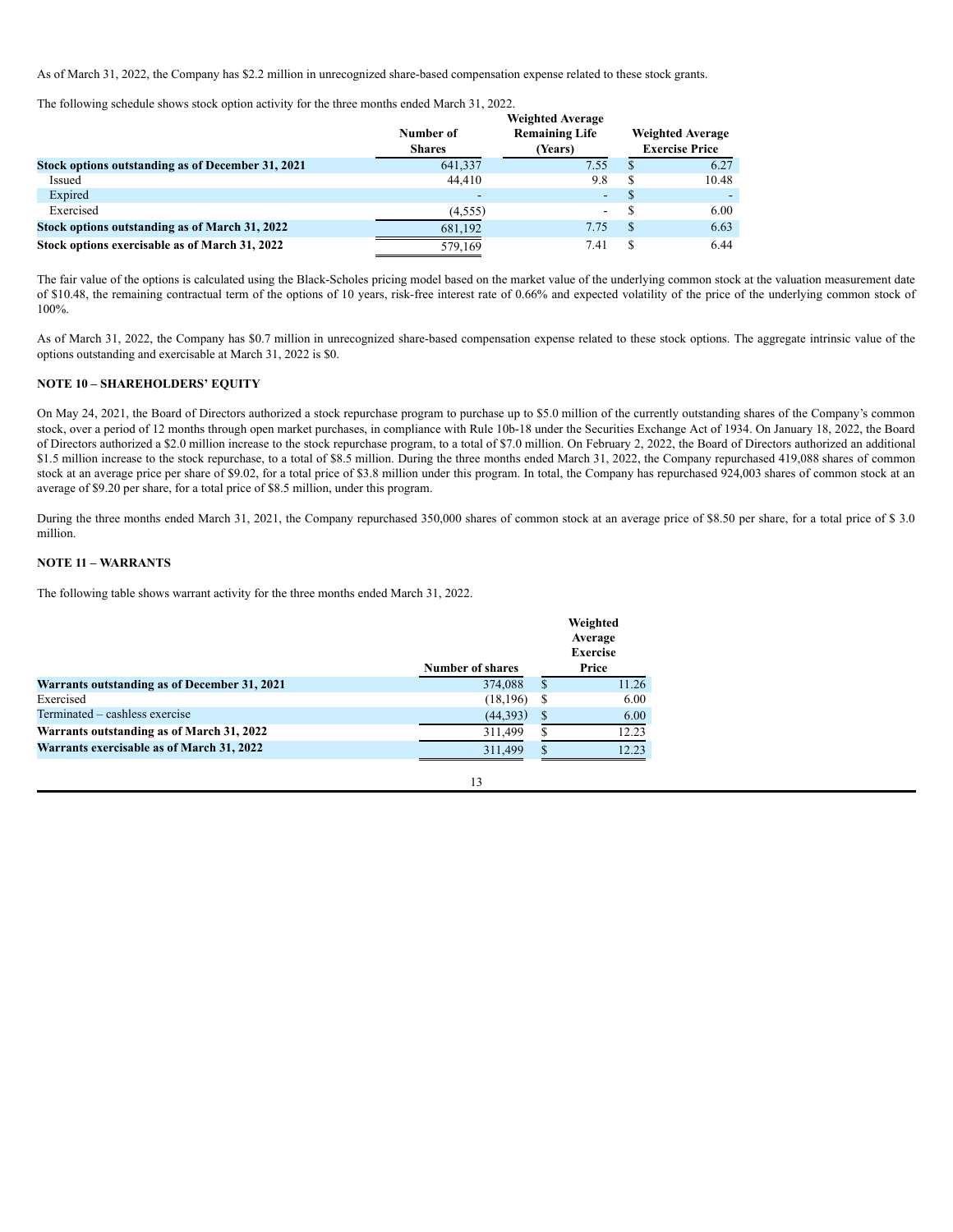The weighted-average life of the warrants is 2.6 years. The aggregate intrinsic value of the warrants outstanding and exercisable as of March 31, 2022 is \$0.

### **NOTE 12 – INCOME TAXES**

The Company has experienced losses for both book and tax purposes since inception. The deferred income tax benefit for the three months ended March 31, 2022 relates to the reduction in the deferred tax liability associated with the amortization of the intangible assets from the acquisition of the 2WR Entities.

### **NOTE 13 – SUBSEQUENT EVENTS**

The Company has evaluated events and transaction occurring subsequent to March 31, 2022 up to the date of this filing of these condensed consolidated financial statements. These statements contain all necessary adjustments and disclosures resulting from that evaluation.

On March 13, 2022, the Company, Emerald Merger Sub, Inc. ("Merger Sub"), Emerald Construction Management, Inc. ("Emerald"), Christopher W. Cullens, Charles W. Cullens, and Green Stone Property LLC ("Green Stone" and, collectively with Christopher W. Cullens and Charles W. Cullens, the "Sellers"), and, solely in his capacity as the Seller Representative, Christopher W. Cullens (the "Seller Representative") entered into an Acquisition Agreement and Plan of Merger (the "Acquisition Agreement"), pursuant to which Emerald merged with and into Merger Sub and the Company purchased all of Sellers' membership interest in CTS Strategies, LLC (the "CTS Interest"). The transactions pursuant to the Acquisition Agreement were completed on April 29, 2022.

Pursuant to the Acquisition Agreement, the initial purchase price for Emerald (the "Initial Purchase Price") was \$5.0 million, consisting of \$2.5 million in unregistered shares (the "Closing Payment Shares") of the Company's common stock, par value \$0.001 ("Company Common Stock") and \$2.5 million of cash, and the purchase price for the CTS Interest was \$1,000. The Initial Purchase Price was subject to certain adjustments, including a working capital adjustment. At closing, the Initial Purchase Price was paid in the form of wire transfer of immediately available funds and the issuance of the Closing Payment Shares. Additionally, the Acquisition Agreement provides for additional earnout payments ("Earnout Payments") to the Sellers of up to an aggregate amount of \$2.0 million, payable in unregistered shares of Company Common Stock. The Earnout Payments are payable quarterly for a two-year period and will be equal to 35% of the Quarterly Gross Profit of Emerald (as defined in the Acquisition Agreement). The value of the shares of Company Common Stock to be issued for the Closing Payment Shares was determined based upon the daily volume weighted average closing price of the Company Common Stock in the ten trading days prior the signing date of the Acquisition Agreement. The value of the shares of Company Common Stock to be issued for the Earnout Payments are determined based upon the daily volume weighted average closing price of the Company Common Stock in the ten trading days prior to the end of the applicable annual quarter the Quarterly Gross Profit was calculated.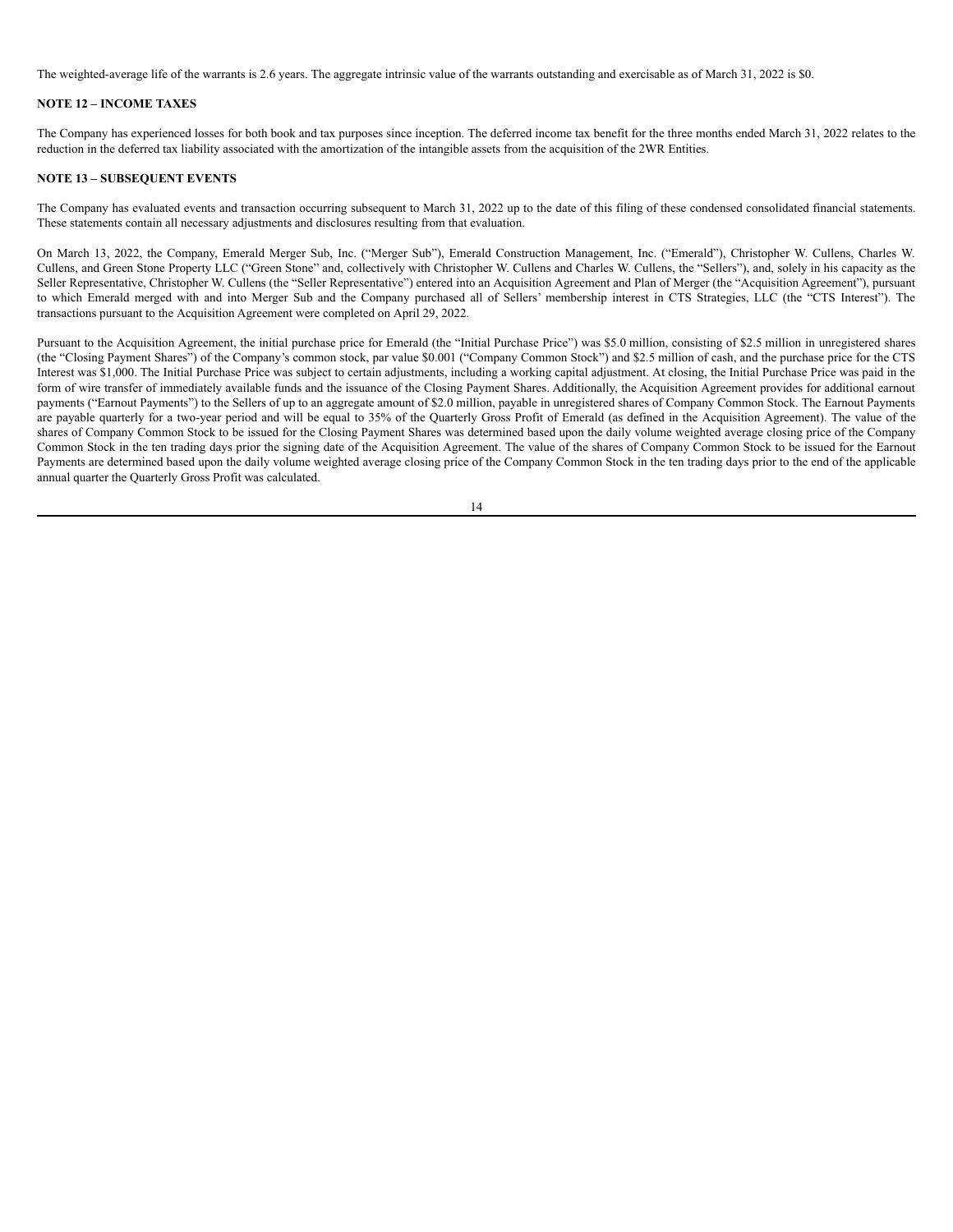### <span id="page-14-0"></span>**ITEM 2. MANAGEMENT'S DISCUSSION AND ANALYSIS OF FINANCIAL CONDITION AND RESULTS OF OPERATIONS**

The following discussion should be read in conjunction with our condensed consolidated financial statements and notes thereto included herein. See also "Forward Looking *Statements" on page 3 of this Report.*

#### **OVERVIEW AND HISTORY**

urban-gro, Inc. ("we," "us," "our," the "Company," or "urban-gro") is a fully integrated architectural design, engineering, procurement, and construction management ("E.P.C.") design-build firm specializing in indoor Controlled Environment Agriculture ("CEA"). On July 30, 2021, we acquired three architecture design firms (2WR Colorado, Inc, 2WR Georgia, Inc. and MJ12 Design Studios, Inc., collectively the "2WR Entities") from their shareholders. The 2WR Entities were under common ownership and management. We engineer and design indoor CEA facilities and then integrate complex environmental equipment systems into those facilities. Through this work, we create high-performance indoor cultivation facilities for our clients to grow specialty crops, including leafy greens, vegetables, herbs, and plant-based medicines. Our customtailored approach to design, procurement, and equipment integration provides a single point of accountability across all aspects of indoor growing operations. We also help our clients achieve operational efficiency and economic advantages through a full spectrum of professional services and programs focused on facility optimization and environmental health which establish facilities that allow clients to manage, operate and perform at the highest level throughout their entire cultivation lifecycle once they are up and running.

We aim to work with our clients from inception of their project in a way that provides value throughout the life of their facility. We are a trusted partner and advisor to our clients and offer a complete set of design, engineering, construction management, and managed services complemented by a vetted suite of select cultivation equipment systems. We can provide these services in a turnkey fashion, operating as a single point of responsibility for our clients, or they can pick and choose from the variety of services we offer. Outlined below is an example of a complete project that demonstrate how we provide value to our clients.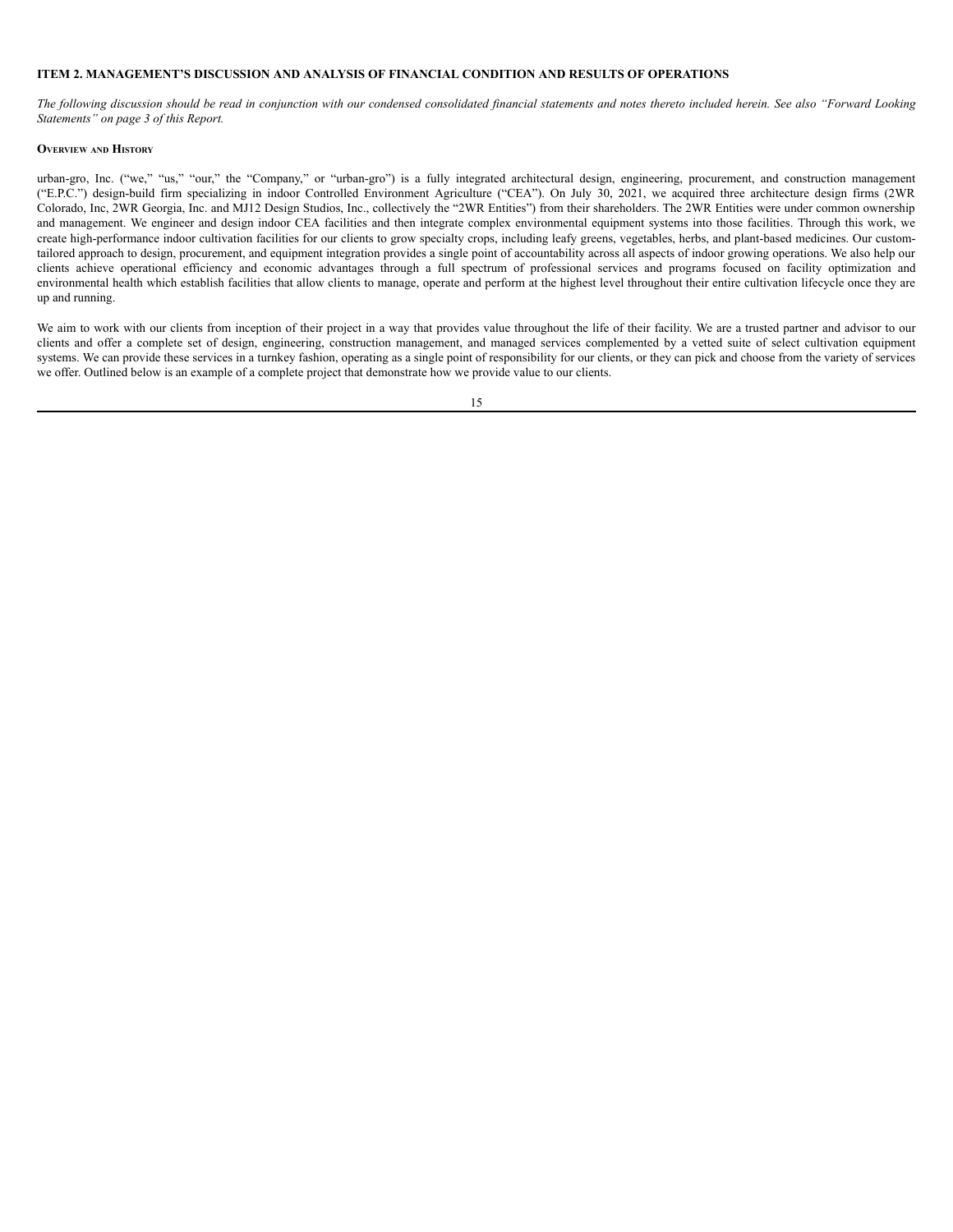

Our indoor commercial cultivation solution offers an integrated suite of services and equipment systems that generally fall within the following categories:

- Service Solutions:
	- Design, Engineering, and Construction Management Services A comprehensive collection of services including:
		- i. Pre-Construction Services
		- ii. Cultivation Space Programming Planning ("CSP")
		- iii. Architectural Design
		- v. Integrated Cultivation Design ("ICD")
		- vi. Construction Management ("CM")
	- An ongoing service offering including:
		- i. Facility and Equipment Commissioning Services
		- ii. Gro-Care Crop and Asset Protection Services including Training Services, Equipment Maintenance Services, Crop Protection Program, and an Interactive Online Operating Support System ("OSS") for Gro-Care
- **Integrated Equipment Solutions:** 
	- Design, Source, and Integration of Complex Environmental Equipment Systems Including Purpose-Built Heating, Ventilation, and Air Conditioning ("HVAC") solutions, Environmental Controls, Fertigation, and Irrigation Distribution.
	- Value-Added Reselling ("VAR") of Cultivation Equipment Systems
	- Strategic Vendor Relationships with Premier Manufacturers

The majority of our clients are commercial CEA cultivators. We believe one of the key points of our differentiation that clients value is the depth of experience of our employees and our Company. We currently employ approximately 125 individuals. Approximately two-thirds of our employees are considered experts in their areas of focus, and our team includes Designers (Architects, Interior Designers, Cultivation Space Planners), Professional Engineers (Mechanical, Electrical, Plumbing), Engineers (Controls, and Agricultural), Construction Managers (superintendents, supervisors, project managers) and individuals with Masters Degrees in Plant Science, Horticulture, and Business Administration. As a company, we have worked on over 500 projects at indoor CEA facilities and believe that the experience of our team and Company provides clients with the confidence that will proactively keep them from making common costly mistakes during the build out process that impact operational stages. Our expertise translates into clients saving time, money, and resources through expertise that they can leverage without having to add headcount to their own operations. We provide this experience in addition to offering a platform of the highest quality equipment systems that can be integrated holistically into our clients' facilities.

#### **RESULTS O<sup>F</sup> OPERATIONS**

*Comparison of Results of Operations for the three months ended March 31, 2022 and 2021*

During the three months ended March 31, 2022, we generated revenues of \$21.1 million compared to revenues of \$12.0 million during the three months ended March 31, 2021, an increase of \$9.1 million, or 76%. Equipment systems revenue increased \$5.7 million, primarily due to an increase in cultivation equipment sales, services revenue increased \$3.4 million, primarily from the acquisition of the 2WR Entities, and consumable product sales decreased \$0.1 million.

During the three months ended March 31, 2022, cost of revenues was \$16.2 million compared to \$9.4 million during the three months ended March 31, 2021, an increase of \$6.8 million, or 72%. This increase is directly attributable to the increase in revenues indicated above.

Gross profit was \$4.9 million (23% of revenues) during the three months ended March 31, 2022, compared to \$2.6 million (22% of revenue) during the three months ended March 31, 2021. Gross profit as a percentage of revenues increased primarily due to an increase in higher margin services revenues.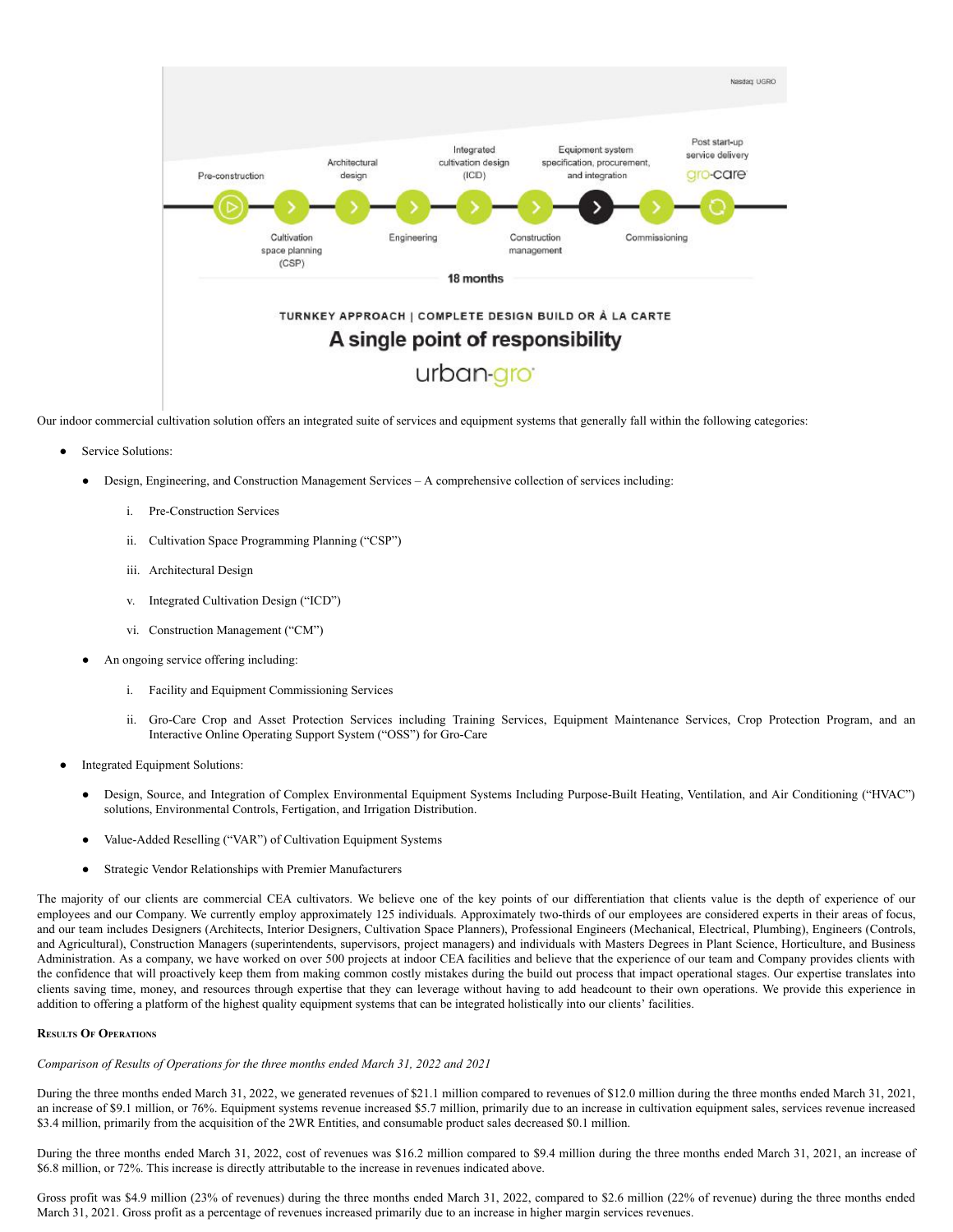Operating expenses increased by \$3.3 million, or 132%, to \$5.8 million for the three months ended March 31, 2022 compared to \$2.5 million for the three months ended March 31, 2021. This was due to a \$2.7 million increase in general operating expenses, mainly due to an increase in salary, marketing, and travel expenses, in part related to the acquisition of the 2WR Entities, and a \$0.6 million increase in stock-based compensation expense, primarily due to an increase in the number of employees included under the plan.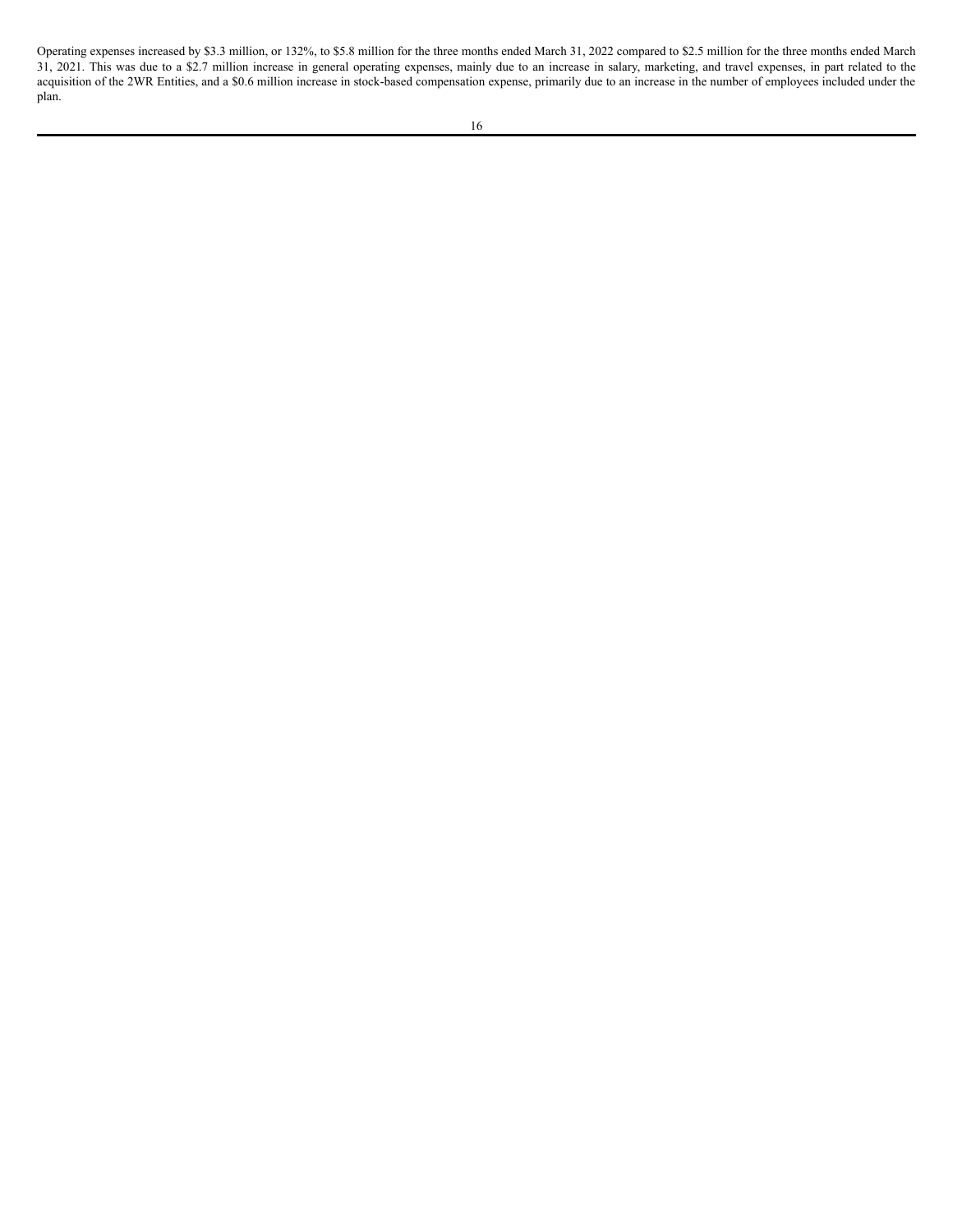Non-operating income was \$0.1 million for the three months ended March 31, 2022, compared to non-operating expense of \$1.7 million for the three months ended March 31, 2021, a change of \$1.8 million (104%). Interest expense, decreased by \$0.3 million to \$0.0 million compared to \$0.3 million in the three months ended March 31, 2021, due to the elimination of debt. Other income increased by \$0.1 million due to the interest earned on the XS Financial investment. The Company incurred a \$0.8 million loss on the extinguishment of debt and a \$0.6 million interest expense related to the conversion of debt to equity at a discount to the offering price for the three months ended March 31, 2021.

Deferred income tax benefit increased by \$0.1 million.

As a result of the above, we incurred a net loss of \$0.7 million for the three months ended March 31, 2022, or a net loss per share of \$0.07, compared to a net loss of \$1.6 million for the three months ended March 31, 2021, or a net loss per share of \$0.20.

### **NON-GAAP FINANCIAL MEASURES**

The Company uses the supplemental financial measure of Adjusted Earnings before Interest, Taxes, Depreciation and Amortization ("Adjusted EBITDA") as a measure of our operating performance. Adjusted EBITDA is not calculated in accordance with accounting principles generally accepted in the United States of America ("GAAP") and it is not a substitute for other measures prescribed by GAAP such as net income (loss), income (loss) from operations, and cash flows from operating activities. We define Adjusted EBITDA as net income (loss) attributable to urban-gro, Inc., determined in accordance with GAAP, excluding the effects of certain operating and non-operating expenses including, but not limited to, interest expense, income taxes/benefit, depreciation of tangible assets, amortization of intangible assets, impairment of investments, unrealized exchange losses, debt forgiveness and extinguishment, stock-based compensation expense, and acquisition costs, that we do not believe reflect our core operating performance.

Our board of directors and management team focus on Adjusted EBITDA as a key performance and compensation measure. We believe that Adjusted EBITDA assists us in comparing our operating performance over various reporting periods because it removes from our operating results the impact of items that our management believes do not reflect our core operating performance.

The following table reconciles net loss attributable to the Company to Adjusted EBITDA for the periods presented:

|                                | <b>Three months Ended</b><br>March 31, |            |   |             |
|--------------------------------|----------------------------------------|------------|---|-------------|
|                                |                                        | 2022       |   | 2021        |
| <b>Net Loss</b>                | S                                      | (696, 217) | S | (1,588,582) |
| Interest expense               |                                        | 7,658      |   | 317,443     |
| Interest expense – BCF         |                                        |            |   | 636,075     |
| Interest income                |                                        | (79, 852)  |   |             |
| Income tax benefit             |                                        | (108,060)  |   |             |
| Depreciation and amortization  |                                        | 218,278    |   | 55,685      |
| <b>EBITDA</b>                  |                                        | (658, 193) |   | (579, 379)  |
| Loss on extinguishment of debt |                                        |            |   | 790,723     |
| Stock-based compensation       |                                        | 882,000    |   | 290,805     |
| <b>Transaction costs</b>       |                                        | 55,225     |   | 6,687       |
| Non-recurring legal fees       |                                        | 161,546    |   |             |
| <b>Adjusted EBITDA</b>         | S                                      | 440,578    |   | 508,836     |

#### **BACKLOG**

Our backlog as of March 31, 2022 was approximately \$22 million. Our backlog as of December 31, 2021 was approximately \$30 million. The current backlog consists of \$16 million of equipment systems and \$6 million of services to be performed. We define backlog as signed contracts for which deposits have been received. Historically, the majority of our backlog has been retired and converted into revenue within two quarters.

#### **LIQUIDITY AND CAPITAL RESOURCES**

As of March 31, 2022, we had cash of \$27.1 million, which represented a decrease of \$7.5 million from December 31, 2021 due to the changes outlined below.

Net cash used by operating activities was \$3.8 million during the three months ended March 31, 2022 This use of cash is primarily the net effects of a \$6.1 million reduction in customer deposits offset by a \$1.1 million increase in accounts payable and accrued expenses, and a \$1.2 million increase in prepayments and other assets. As of March 31, 2022, we had \$7.2 million in customer deposits compared to \$13.3 million as of December 31, 2021. We require prepayments from customers before any design work is commenced and before any material is ordered from the vendor. These prepayments are booked to the customer deposits liability account when received. We expect customer deposits to be relieved from the deposits account no longer than 12 months for each project. As of March 31, 2022, we had \$10.1 million of vendor prepayments compared to \$11.2 million as of December 31, 2021. As of March 31, 2022, we had \$11.0 million in accounts payable and accrued expenses compared to \$9.9 million as of December 31, 2021.

Net cash used in investing activities was \$0.0 million for the three months ended March 31, 2022. We have no material commitments for capital expenditures as of March 31, 2022.

Net cash used by financing activities was \$3.8 million for the three months ended March 31, 2022. Cash used in financing activities during the three months ended March 31, 2022 primarily relates to \$3.7 million used in treasury shares acquired.

#### **INFLATION**

Although our operations are influenced by general economic conditions, we do not believe that inflation had a material effect on our results of operations during the three months ended March 31, 2022.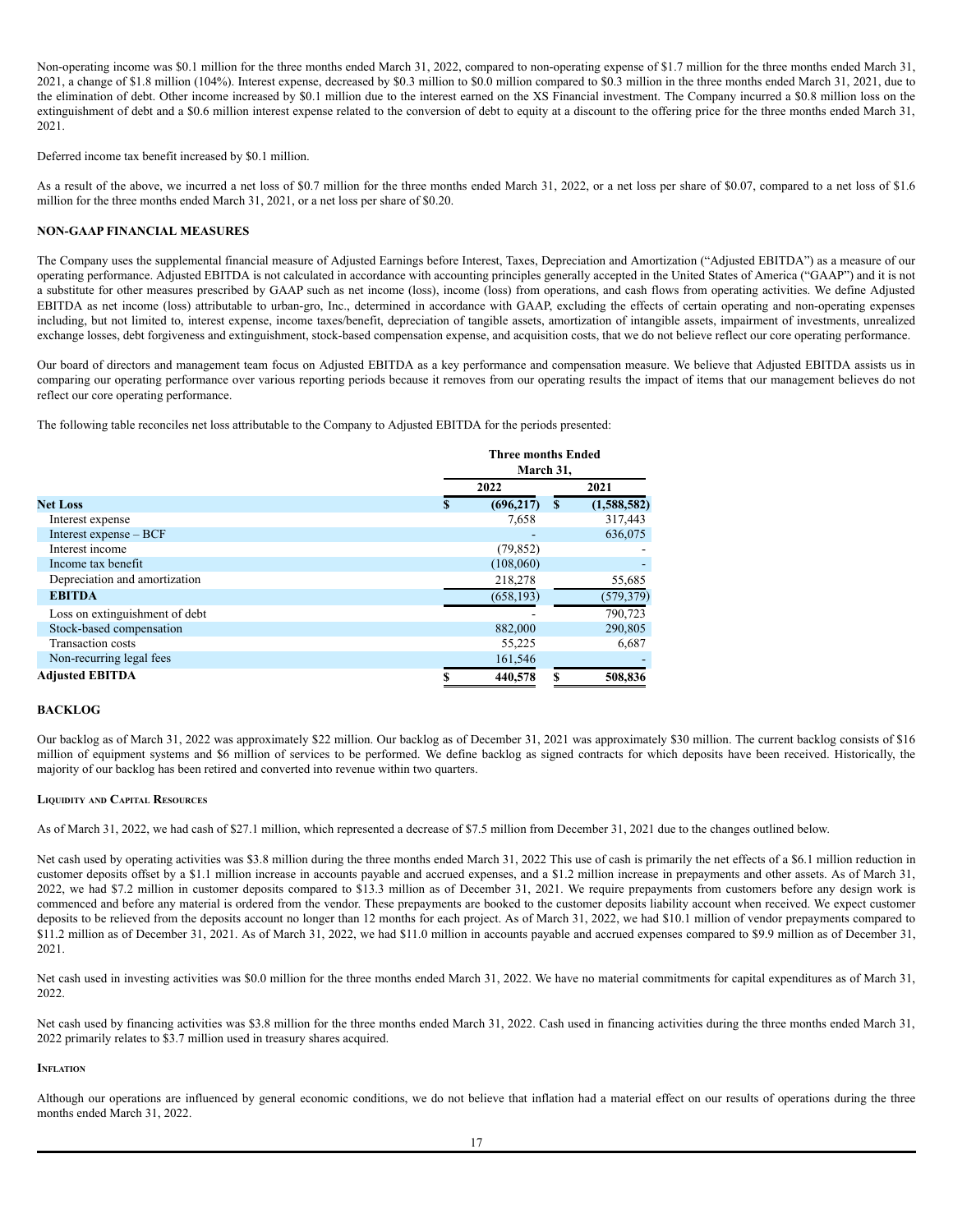### **CRITICALACCOUNTING POLICIES AND ESTIMATES**

### *Critical Accounting Policies and Estimates*

The discussion and analysis of our financial condition and results of operations are based upon our financial statements, which have been prepared in accordance with accounting principles generally accepted in the United States. The preparation of these financial statements requires us to make estimates and judgments that affect the amounts of assets, liabilities, revenues and expenses, and related disclosure of contingent assets and liabilities. On an on-going basis, we evaluate our estimates based on historical experience and on various other assumptions that are believed to be reasonable under the circumstances, the results of which form the basis for making judgments about the carrying values of assets and liabilities that are not readily apparent from other sources. Actual results may differ from these estimates under different assumptions or conditions For a detailed discussion about the Company's significant accounting policies, refer to Note 2 — "Summary of Significant Accounting Policies," in the Company's consolidated financial statements included in the Company's Annual Report on Form 10-K for the year ended December 31, 2021. During the three months ended March 31, 2022, there were no material changes made to the Company's significant accounting policies.

### **OFF-BALANCE SHEET ARRANGEMENTS**

We have not entered into any off-balance sheet arrangements that have or are reasonably likely to have a current or future effect on our financial condition, changes in financial condition, revenues or expenses, results of operations, liquidity, capital expenditures or capital resources and would be considered material to investors.

#### <span id="page-18-0"></span>**ITEM 3. QUANTITATIVE AND QUALITATIVE DISCLOSURES ABOUT MARKET RISK.**

We are a smaller reporting company and are not required to provide the information under this Item pursuant to Regulation S-K.

### <span id="page-18-1"></span>**ITEM 4. CONTROLS AND PROCEDURES.**

#### **DISCLOSURE CONTROLS AND PROCEDURES**

*Disclosure Controls and Procedures* – Our management, with the participation of our Chief Executive Officer ("CEO") and Chief Financial Officer ("CFO"), has evaluated the effectiveness of our disclosure controls and procedures (as such term is defined in Rules  $13a-15(e)$  and  $15d-15(e)$  under the Exchange Act) as of the end of the period covered by this Report.

These controls are designed to ensure that information required to be disclosed in the reports we file or submit pursuant to the Exchange Act is recorded, processed, summarized and reported within the time periods specified in the rules and forms of the SEC, and that such information is accumulated and communicated to our management, including our CEO and CFO to allow timely decisions regarding required disclosure.

Based on this evaluation, our CEO and CFO have concluded that our disclosure controls and procedures were effective as of March 31, 2022, at reasonable assurance levels.

We believe that our financial statements presented in this Form 10-Q fairly present, in all material respects, our financial position, results of operations, and cash flows for all periods presented herein.

*Inherent Limitations* – Our management team, including our CEO and CFO, does not expect that our disclosure controls and procedures will prevent all error and all fraud. A control system, no matter how well conceived and operated, can provide only reasonable, not absolute, assurance that the objectives of the control system are met. The design of any system of controls is based in part upon certain assumptions about the likelihood of future events, and there can be no assurance that any design will succeed in achieving its stated goals under all potential future conditions. Further, the design of a control system must reflect the fact that there are resource constraints, and the benefits of controls must be considered relative to their costs. Because of the inherent limitations in all control systems, no evaluation of controls can provide absolute assurance that all control issues and instances of fraud, if any, within our company have been detected. These inherent limitations include the realities that judgments in decision-making can be faulty, and that breakdown can occur because of simple error or mistake. In particular, many of our current processes rely upon manual reviews and processes to ensure that neither human error nor system weakness has resulted in erroneous reporting of financial data.

*Changes in Internal Control over Financial Reporting* – There were no changes in our internal control over financial reporting during the three months ended March 31, 2022, which were identified in conjunction with management's evaluation required by paragraph (d) of Rules 13a-15 and 15d-15 under the Exchange Act, that have materially affected, or are reasonably likely to materially affect, our internal control over financial reporting.

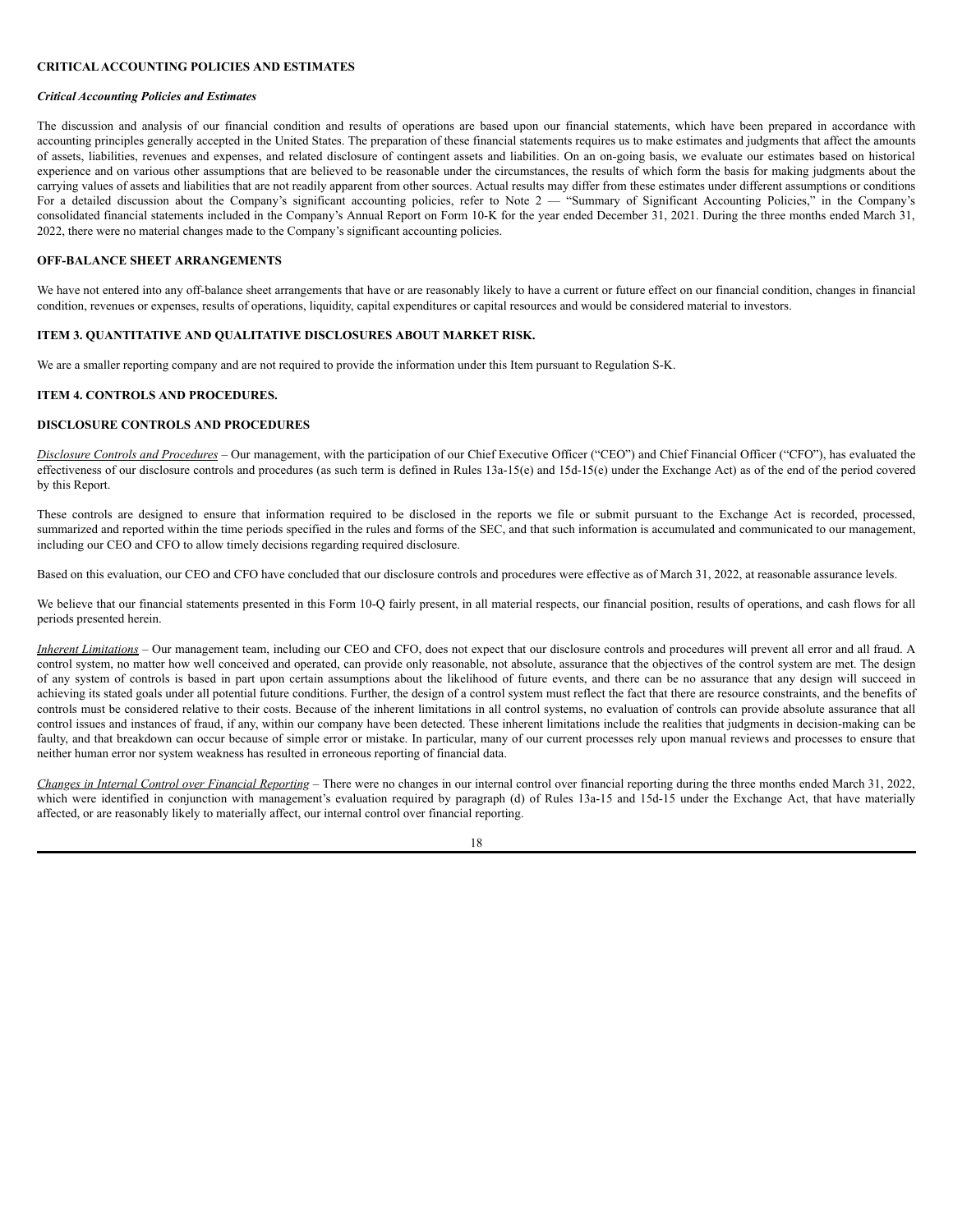### **PART II. OTHER INFORMATION**

### <span id="page-19-1"></span><span id="page-19-0"></span>**ITEM 1. LEGAL PROCEEDINGS**

From time to time, we become involved in or are threatened with legal disputes. While most of these disputes are not likely to have a material effect on our business, financial condition, or operations, the following matters are deemed by the Company to be material either due to the costs of litigation or the potential negative impacts to the Company should these matters not be resolved in our favor:

- Crest Ventures, LLC We have been sued in a putative breach of contract case in the District Court for Arapahoe County, Colorado. The allegations in the action are based on a claim that Crest Ventures, LLC is entitled to commission compensation on the February 2021 uplisting of our common stock to the Nasdaq Capital Market. We believe we have substantial defenses to the claim asserted in this lawsuit and intend to vigorously defend this action.
- Sunflower Bank We have filed a lawsuit against Sunflower Bank related to fraudulent wire transfers of approximately \$5.1 million that were made from our accounts at Sunflower Bank in October 2021. As of the date of this Report, \$1.8 million of these funds have been returned to us. We are suing Sunflower Bank for the remaining \$3.3 million as we believe that Sunflower Bank failed to follow industry standard procedures designed to prevent such a theft and is therefore liable for the unrecovered balance. We expect Sunflower Bank, Sunflower Bank's insurers, and/or our insurer to reimburse us for the remaining balance.

### <span id="page-19-2"></span>**ITEM 1A. RISK FACTORS**

We are a smaller reporting company as defined by Rule 12b-2 of the Exchange Act and are not required to provide the information under this item.

#### <span id="page-19-3"></span>**ITEM 2. UNREGISTERED SALES OF EQUITY SECURITIES AND USE OF PROCEEDS**

None.

### <span id="page-19-4"></span>**ITEM 3. DEFAULTS UPON SENIOR SECURITIES**

None.

### <span id="page-19-5"></span>**ITEM 4. MINE SAFETY DISCLOSURE**

Not Applicable.

### <span id="page-19-6"></span>**ITEM 5. OTHER INFORMATION**

None.

**Exhibit**

### <span id="page-19-7"></span>**ITEM 6. EXHIBITS**

| No.        | <b>Description</b>                                                                                                                     |
|------------|----------------------------------------------------------------------------------------------------------------------------------------|
| 2.1        | Acquisition Agreement and Plan of Merger (incorporated by reference to Exhibit 2.1 to Form 8-K filed March 14, 2022).                  |
| 2.2        | First Amendment to Acquisition Agreement and Plan of Merger (incorporated by reference to Exhibit 2.2 to Form 8-K filed May 2, 2022).  |
| 3.1        | Certificate of Incorporation (incorporated by reference to Exhibit 3.3 to Form 8-K filed October 30, 2020).                            |
| 3.2        | Certificate of Amendment to Certificate of Incorporation (incorporated by reference to Exhibit 3.1 to Form 8-K filed January 5, 2021). |
| 3.3        | Bylaws (incorporated by reference to Exhibit 3.4 to Form 8-K filed October 30, 2020).                                                  |
| 3.4        | Amendment No. 1 to Bylaws (incorporated by reference to Exhibit 3.1 to Form 8-K filed January 12, 2021).                               |
| 31.1       | Certification of Chief Executive Officer Pursuant to Section 302 of the Sarbanes-Oxley Act of 2002                                     |
| 31.2       | Certification of Chief Financial Officer Pursuant to Section 302 of the Sarbanes-Oxley Act of 2002                                     |
| 32         | Certification of Chief Executive Officer and Chief Financial Officer Pursuant to Section 906 of the Sarbanes-Oxley Act of 2002         |
| 101.INS    | Inline XBRL Instance Document                                                                                                          |
| 101.SCH    | Inline XBRL Schema Document                                                                                                            |
| 101.CAL    | Inline XBRL Calculation Linkbase Document                                                                                              |
| 101.DEF    | Inline XBRL Definition Linkbase Document                                                                                               |
| $101$ .LAB | Inline XBRL Label Linkbase Document                                                                                                    |
| 101.PRE    | Inline XBRL Presentation Linkbase Document                                                                                             |
| 104        | Cover Page Interactive Data File (Embedded within the Inline XBRL document)                                                            |
|            |                                                                                                                                        |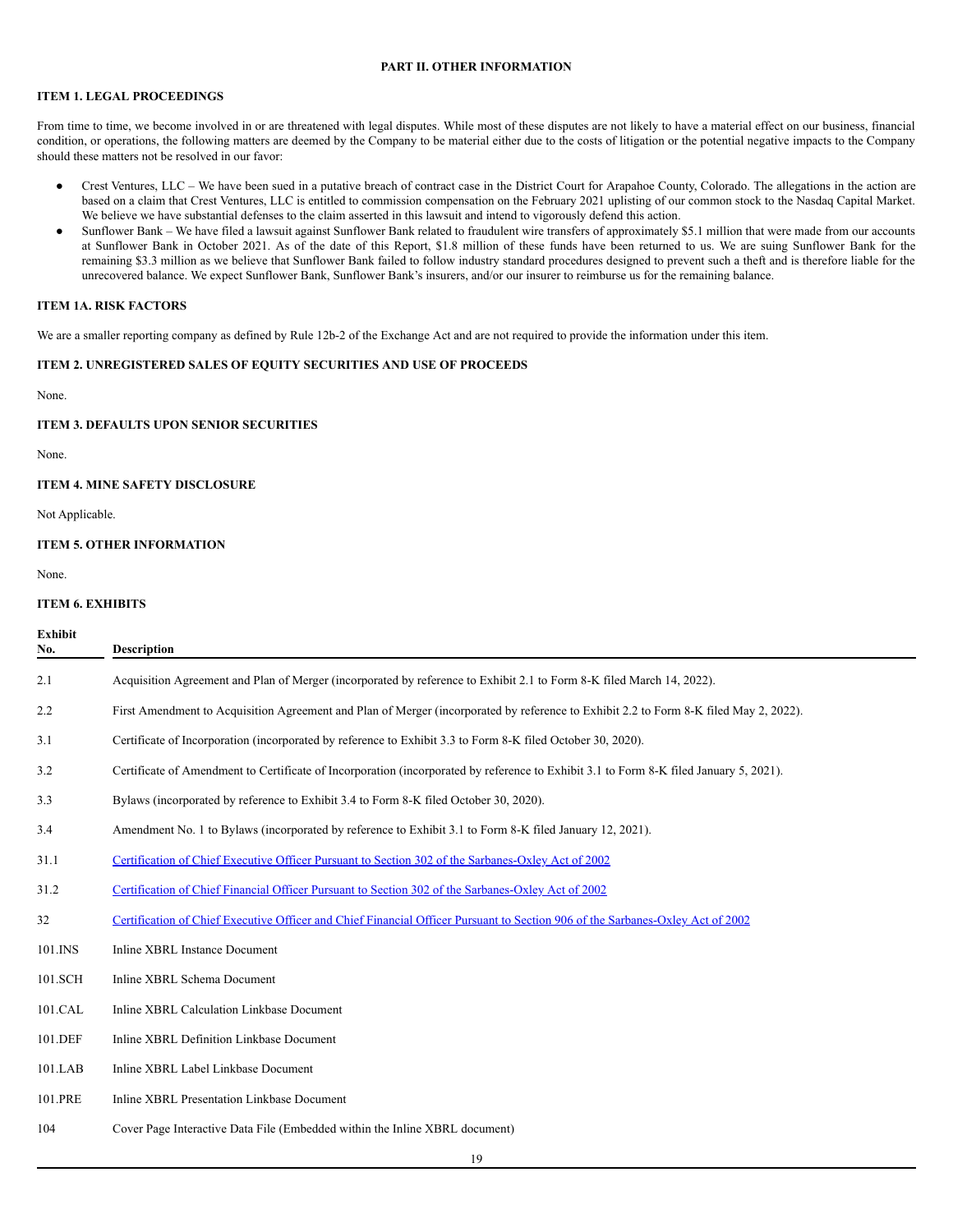### **SIGNATURES**

<span id="page-20-0"></span>Pursuant to the requirements of the Securities Exchange Act of 1934, the Registrant has duly caused this Report to be signed on its behalf by the undersigned, thereunto duly authorized, on May 10, 2022.

# **URBAN-GRO, INC.**

By: */s/ Bradley Nattrass*

Bradley Nattrass, Principal Executive Officer, a duly authorized officer

By: */s/ Richard Akright* Richard A. Akright, Principal Financial Officer and Principal Accounting Officer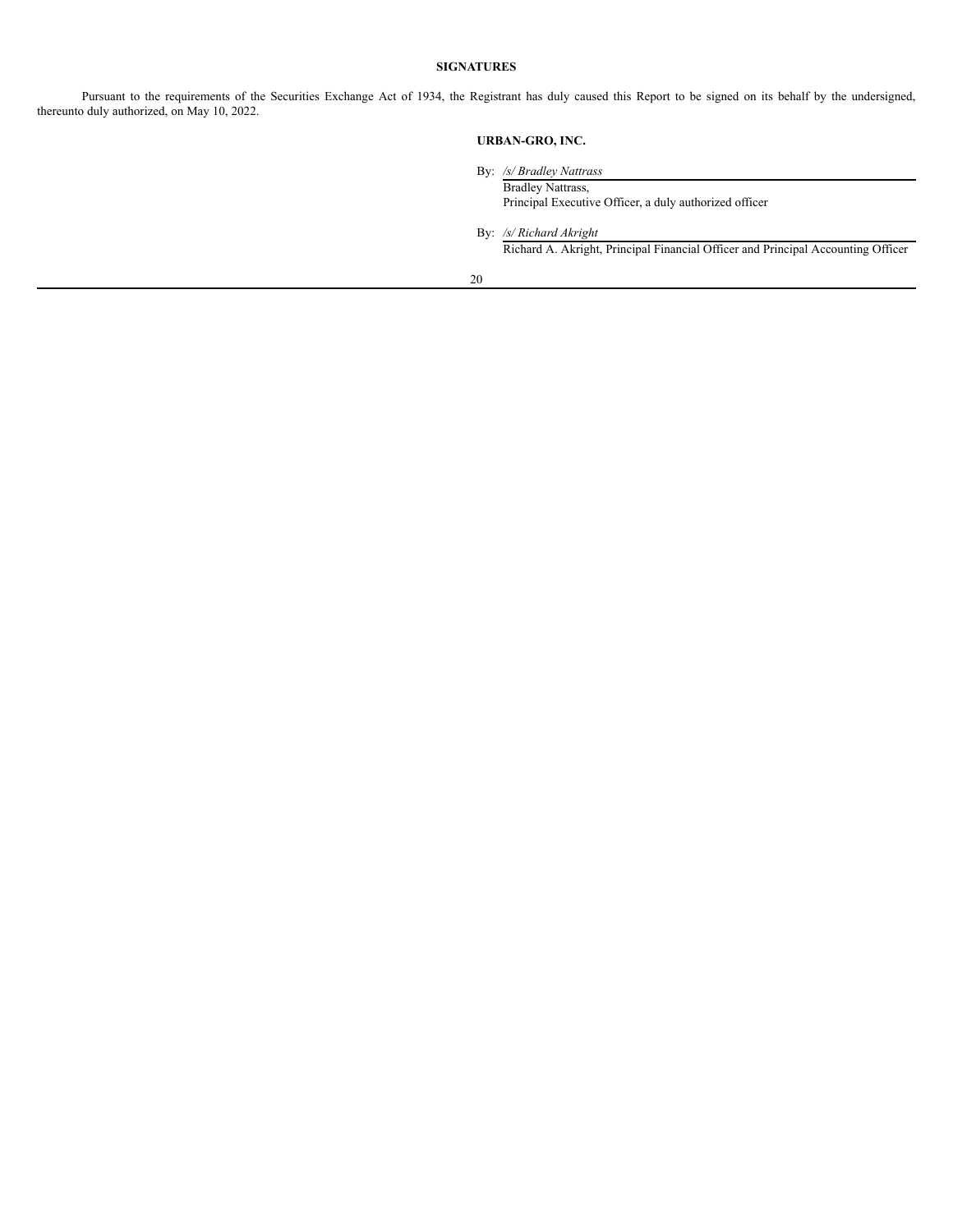### **CERTIFICATION OF CHIEF EXECUTIVE OFFICER PURSUANT TO RULE 13a-14 OF THE SECURITIES EXCHANGE ACT OF 1934, AS ADOPTED PURSUANT TO SECTION 302 OF THE SARBANES-OXLEY ACT OF 2002**

I, Bradley Nattrass, certify that:

- 1. I have reviewed this quarterly report on Form 10-Q of urban-gro, Inc.;
- 2. Based on my knowledge, this report does not contain any untrue statement of a material fact or omit to state a material fact necessary to make the statements made, in light of the circumstances under which such statements were made, not misleading with respect to the period covered by this report;
- 3. Based on my knowledge, the financial statements, and other financial information included in this report, fairly present in all material respects the financial condition, results of operations and cash flows of the registrant as of, and for, the periods presented in this report;
- 4. The registrant's other certifying officer(s) and I are responsible for establishing and maintaining disclosure controls and procedures (as defined in Exchange Act Rules  $13a-15(e)$  and  $15d-15(e)$  and internal control over financial reporting (as defined in Exchange Act Rules  $13a-15(f)$  and  $15d-15(f)$ ) for the registrant and have:
	- a. Designed such disclosure controls and procedures, or caused such disclosure controls and procedures to be designed under our supervision, to ensure that material information relating to the registrant, including its consolidated subsidiaries, is made known to us by others within those entities, particularly during the period in which this report is being prepared;
	- b. Designed such internal control over financial reporting, or caused such internal control over financial reporting to be designed under our supervision, to provide reasonable assurance regarding the reliability of financial reporting and the preparation of financial statements for external purposes in accordance with generally accepted accounting principles;
	- c. Evaluated the effectiveness of the registrant's disclosure controls and procedures and presented in this report our conclusions about the effectiveness of the disclosure controls and procedures, as of the end of the period covered by this report based on such evaluation; and
	- d. Disclosed in this report any change in the registrant's internal control over financial reporting that occurred during the registrant's most recent fiscal quarter (the registrant's fourth fiscal quarter in the case of an annual report) that has materially affected, or is reasonably likely to materially affect, the registrant's internal control over financial reporting; and
- 5. The registrant's other certifying officer(s) and I have disclosed, based on our most recent evaluation of internal control over financial reporting, to the registrant's auditors and the audit committee of the registrant's board of directors (or persons performing the equivalent functions):
	- a. All significant deficiencies and material weaknesses in the design or operation of internal control over financial reporting which are reasonably likely to adversely affect the registrant's ability to record, process, summarize and report financial information; and
	- b. Any fraud, whether or not material, that involves management or other employees who have a significant role in the registrant's internal control over financial reporting.

Dated: May 10, 2022 */s/ Bradley Nattrass*

Bradley Nattrass, Chief Executive Officer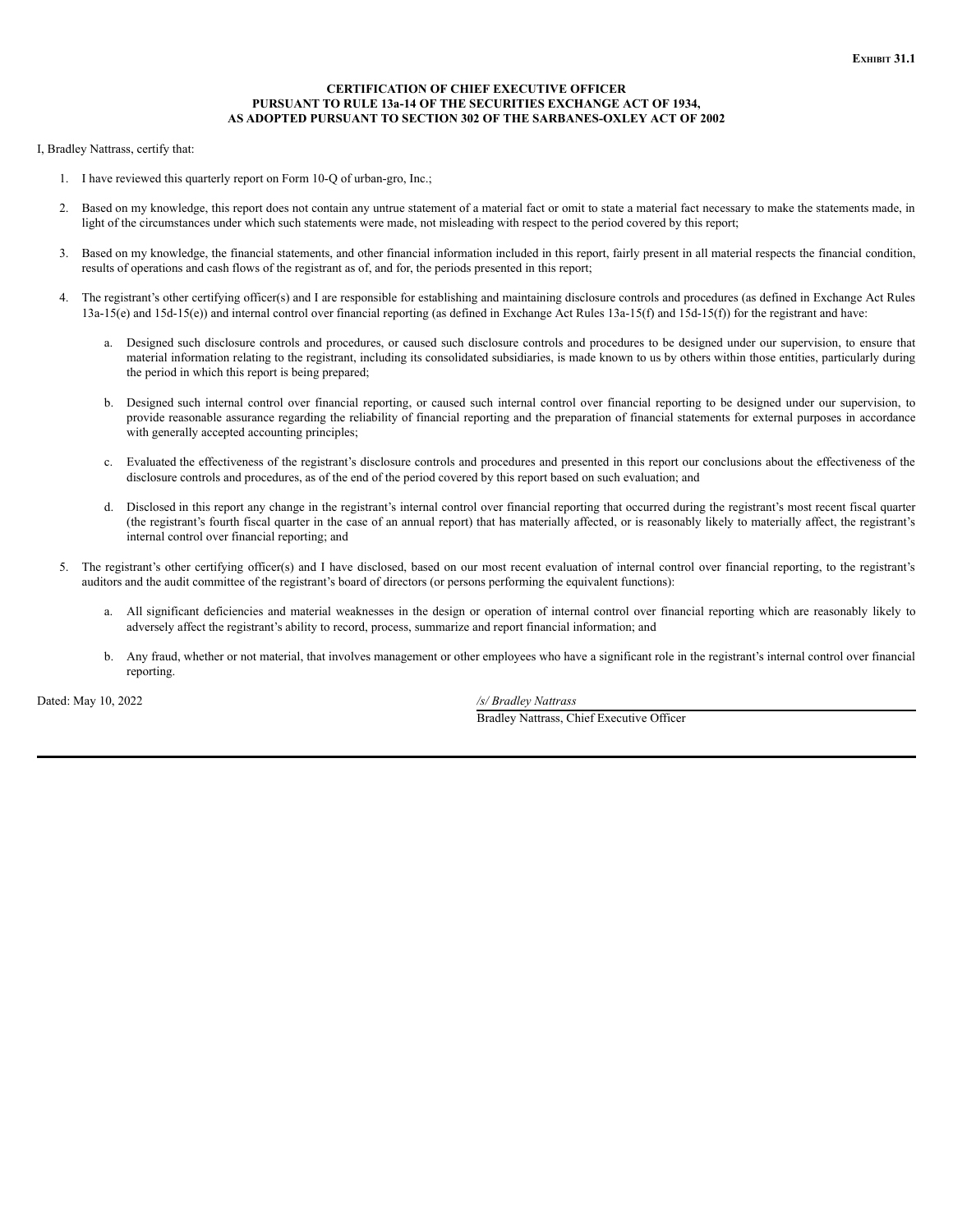### **CERTIFICATION OF CHIEF FINANCIAL OFFICER PURSUANT TO RULE 13a-14 OF THE SECURITIES EXCHANGE ACT OF 1934, AS ADOPTED PURSUANT TO SECTION 302 OF THE SARBANES-OXLEY ACT OF 2002**

I, Richard Akright, certify that:

- 1. I have reviewed this quarterly report on Form 10-Q of urban-gro, Inc.;
- 2. Based on my knowledge, this report does not contain any untrue statement of a material fact or omit to state a material fact necessary to make the statements made, in light of the circumstances under which such statements were made, not misleading with respect to the period covered by this report;
- 3. Based on my knowledge, the financial statements, and other financial information included in this report, fairly present in all material respects the financial condition, results of operations and cash flows of the registrant as of, and for, the periods presented in this report;
- 4. The registrant's other certifying officer(s) and I are responsible for establishing and maintaining disclosure controls and procedures (as defined in Exchange Act Rules  $13a-15(e)$  and  $15d-15(e)$  and internal control over financial reporting (as defined in Exchange Act Rules  $13a-15(f)$  and  $15d-15(f)$ ) for the registrant and have:
	- a. Designed such disclosure controls and procedures, or caused such disclosure controls and procedures to be designed under our supervision, to ensure that material information relating to the registrant, including its consolidated subsidiaries, is made known to us by others within those entities, particularly during the period in which this report is being prepared;
	- b. Designed such internal control over financial reporting, or caused such internal control over financial reporting to be designed under our supervision, to provide reasonable assurance regarding the reliability of financial reporting and the preparation of financial statements for external purposes in accordance with generally accepted accounting principles;
	- c. Evaluated the effectiveness of the registrant's disclosure controls and procedures and presented in this report our conclusions about the effectiveness of the disclosure controls and procedures, as of the end of the period covered by this report based on such evaluation; and
	- d. Disclosed in this report any change in the registrant's internal control over financial reporting that occurred during the registrant's most recent fiscal quarter (the registrant's fourth fiscal quarter in the case of an annual report) that has materially affected, or is reasonably likely to materially affect, the registrant's internal control over financial reporting; and
- 5. The registrant's other certifying officer(s) and I have disclosed, based on our most recent evaluation of internal control over financial reporting, to the registrant's auditors and the audit committee of the registrant's board of directors (or persons performing the equivalent functions):
	- a. All significant deficiencies and material weaknesses in the design or operation of internal control over financial reporting which are reasonably likely to adversely affect the registrant's ability to record, process, summarize and report financial information; and
	- b. Any fraud, whether or not material, that involves management or other employees who have a significant role in the registrant's internal control over financial reporting.

Dated: May 10, 2022 */s/ Richard Akright*

Richard A. Akright, Chief Financial Officer